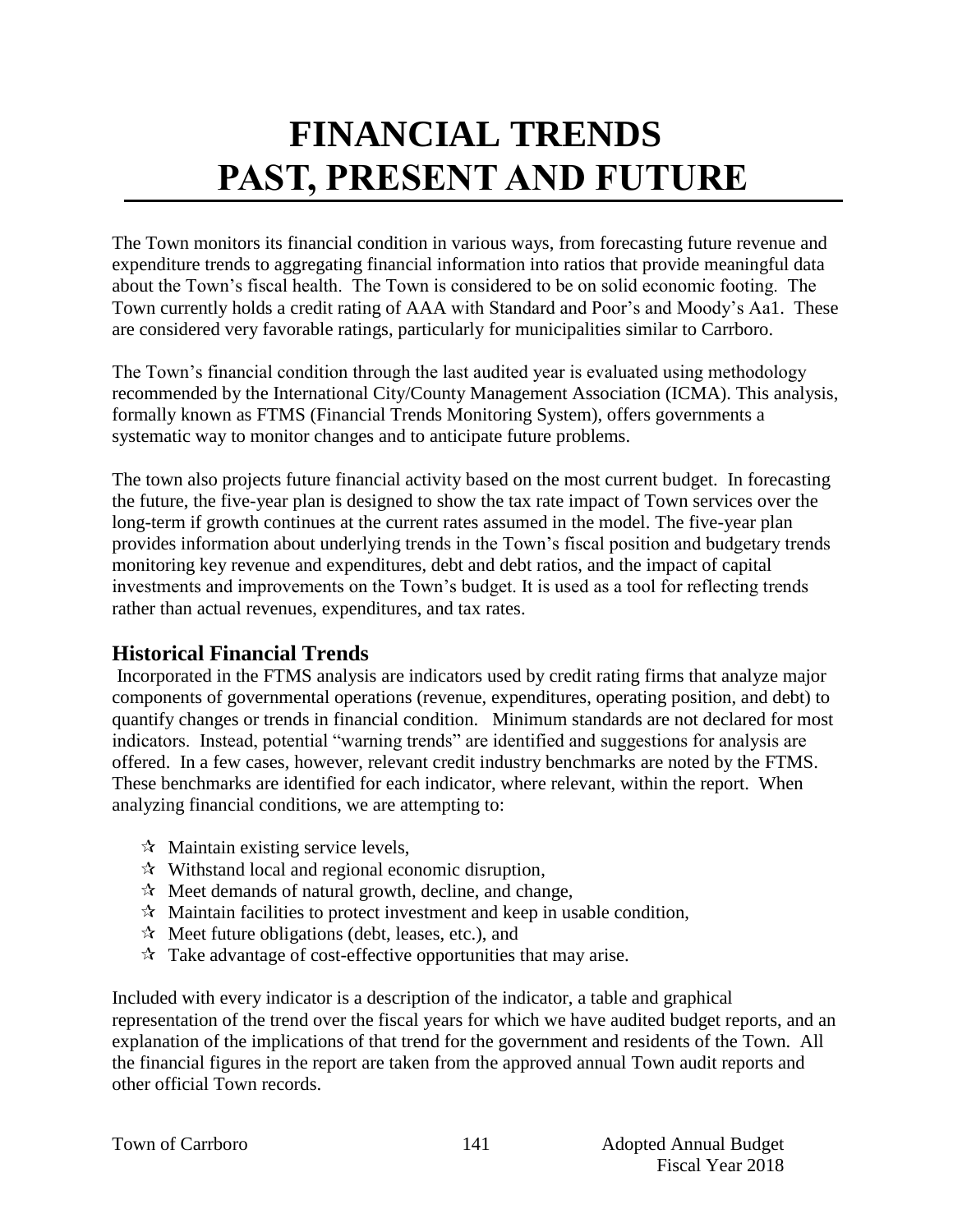Several indicators used throughout the report present dollar figures that have been adjusted for inflation using the Consumer Price Index (CPI) provided by the Bureau of Labor Statistics. By illustrating figures in constant dollars the effects of inflation are removed. The analyses illustrate historical trends for the General Fund and Special Revenue Funds (Grant Funds and Revolving Loan Fund). All per capita figures were calculated using population figures used by the North Carolina Department of Revenue to distribute sales tax revenue. They, in turn, rely on Census and state demographics information.

#### **Revenue Indicators**

Revenues can be analyzed to determine the local government's capacity to provide services. Important issues to consider in revenue analysis are growth, flexibility, elasticity, dependability, diversity, and administration. Under ideal situations revenues grow at a rate equal to or greater than the combined effects of inflation and expenditures. Revenues should be sufficiently flexible to allow adjustments to changing conditions.



# **Operating Revenue Per Capita**

| Year                                                  | $2011 - 12$  | 2012-13      | 2013-14      | 2014-15      | $2015 - 16$  |
|-------------------------------------------------------|--------------|--------------|--------------|--------------|--------------|
| Net Operating Revenue (adjusted)                      | \$13,328,336 | \$13,277,760 | \$14,203,573 | \$14,439,376 | \$14,048,440 |
| Population                                            | 19,905       | 20,433       | 20,510       | 20,337       | 20.984       |
| <b>Net Operating Revenue Per</b><br>Capita (adjusted) | \$670        | \$650        | \$693        | \$710        | \$669        |

**Warning Trend: Decreasing operating revenues per capita (constant dollars). Formula: Operating Revenues per Capita (adjusted dollars)/Population**

#### **Description**

Examining per capita revenues shows changes in revenues relative to changes in population size. As population increases, it might be expected that revenues and the need for services would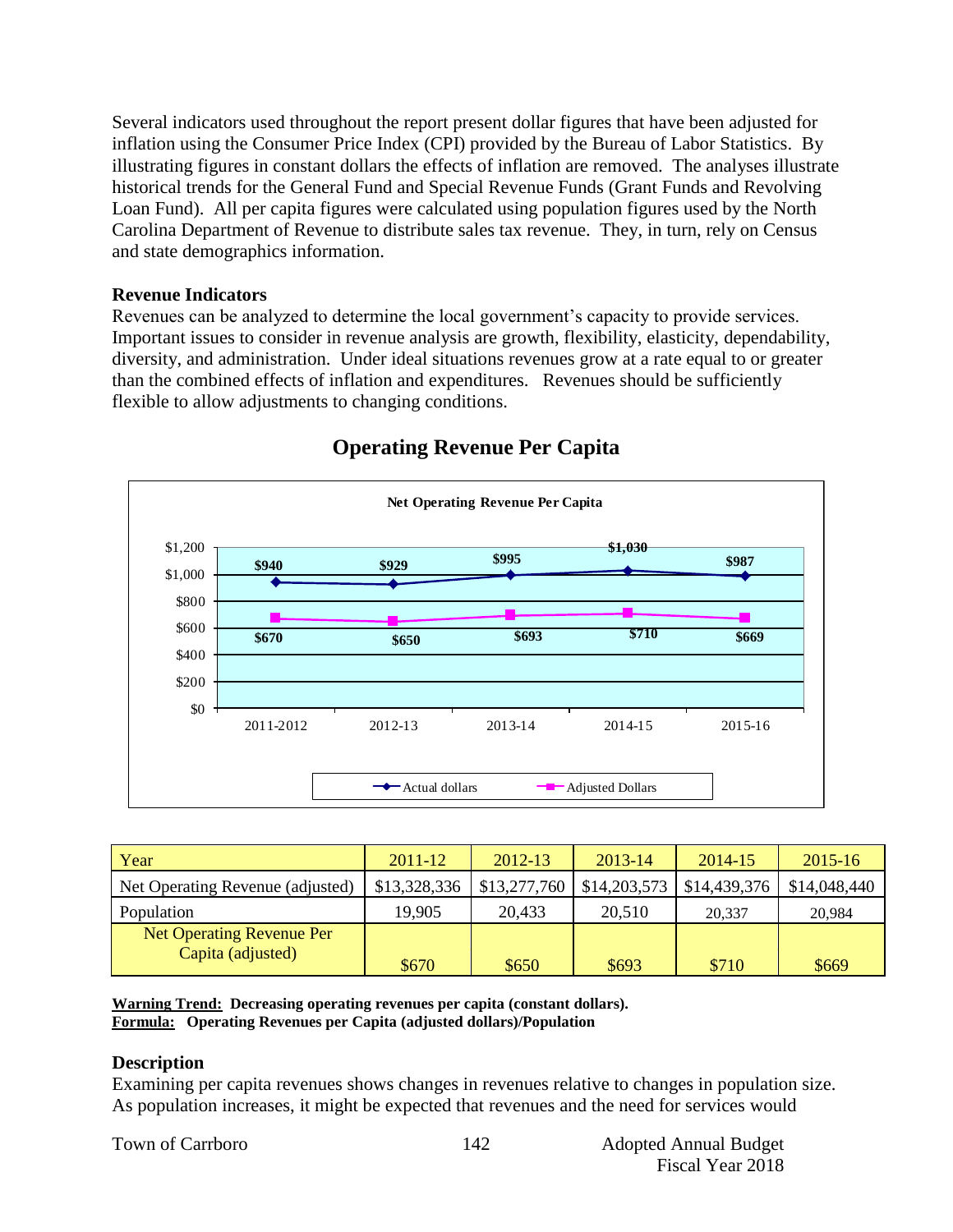increase proportionally, and therefore the level of per capita revenues would remain at least constant in real terms. If per capita revenues are decreasing, the government may be unable to maintain existing service levels unless it finds new revenue sources or ways to provide existing services more efficiently. The reasoning in both cases assumes that the cost of services is directly related to population size.

Operating revenues, as defined in this chart, are that portion of gross revenues collected by the Town that is available for general municipal operations. Thus, revenues legally restricted to capital improvements or other special purposes are excluded. The only legally restricted revenue deducted to calculate operating revenue is Powell Bill revenue that is used for street resurfacing.

#### *Discussion*

In real terms (adjusted for inflation), revenues per capita in Carrboro have remained constant since FY2012. In actual dollars collected (adjusted for inflation), revenue increased by 5.4% percent. Local option sales tax, other taxes and licenses, and intergovernmental revenues, have increased in the past 5 years. The following chart shows distinct revenue trends as reflected in the Town's audit reports.

| <b>Revenue Source</b>           | 2016 Revenue<br><b>Adjusted for</b><br><b>Inflation</b> | 2012 Revenue<br><b>Adjusted for Inflation</b> | % Change in<br><b>Revenue Since</b><br>2012 |    | 2016 per capita | 2012 per capita | % Change Since<br>2012<br>(per capita) |
|---------------------------------|---------------------------------------------------------|-----------------------------------------------|---------------------------------------------|----|-----------------|-----------------|----------------------------------------|
| Ad valorem taxes                | \$<br>8,025,942.06                                      | 8,338,997.93                                  | $-3.8%$                                     | \$ | 382             | 419             | $-8.7%$                                |
| Local option sales taxes        | 2,785,319.90                                            | 2,356,000.28                                  | 18.2%                                       | \$ | 133             | 118             | 12.1%                                  |
| <b>Other taxes and licenses</b> | 937,033.04                                              | 320,225.06                                    | 192.6%                                      | \$ | 45              | 16              | 177.6%                                 |
| Intergovernmental revenues \$   | 1,091,780.31                                            | 972,165.09                                    | 12.3%                                       | \$ | 52              | 49              | $6.5\%$                                |
| <b>Permits and fees</b>         | 861,786.42                                              | 931,945.02                                    | $-7.5\%$                                    | \$ | 41              | 47              | $-12.3%$                               |
| <b>Sales and services</b>       | 178,739.40                                              | 185.332.24                                    | $-3.6%$                                     | \$ | 9 <sub>1</sub>  | 9               | $-8.5\%$                               |
| <b>Investment earnings</b>      | 19,551.53                                               | 34,078.77                                     | $-42.6%$                                    | \$ |                 |                 | $-45.6%$                               |
| Other                           | 148,287.54                                              | 189.591.91                                    | $-21.8%$                                    | \$ |                 | 10              | $-25.8%$                               |
| Total revenues by source        | \$14,048,440.19                                         | \$13,328,336.30                               | 5.4%                                        | S  | 669             | 670             | $0.0\%$                                |

Having a significant impact on the revenue stream is the property tax and sales taxes revenue per capita, representing 77% of the total revenue per capita in 2016. The significant impact of property taxes as a source of revenue is largely a reflection of the state restrictions on the ability of local government to use other types of revenues to support community needs. Investment earnings had the most significant decrease due to the current economic conditions.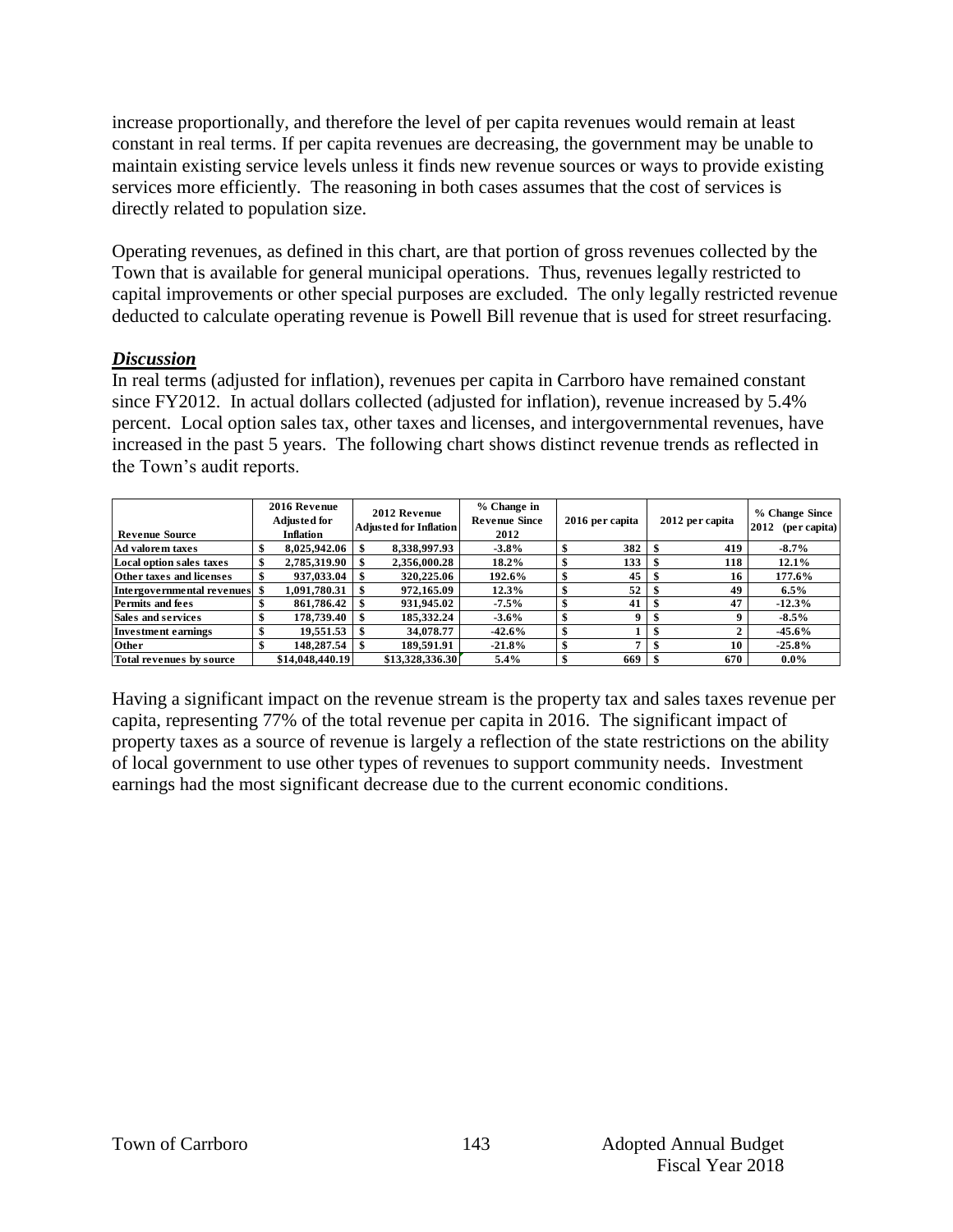# **Major Revenue Sources**



| <b>Revenues</b>        | 2011-12      | 2012-13    | 2013-14    | 2014-15      | 2015-16      |
|------------------------|--------------|------------|------------|--------------|--------------|
| Property Tax           | \$11,708,787 | 11,754,299 | 12,741,993 | \$12,887,757 | \$12,989,241 |
| <b>Elastic Revenue</b> | 3,820,856    | 3,870,059  | 3,894,719  | \$4,251,370  | \$4,467,684  |
| Intergovernmental      |              |            |            |              |              |
| Revenue                | 1,631,211    | 1,779,137  | 1,757,458  | \$2,148,129  | \$2,103,432  |
| <b>Total Revenue</b>   | \$17,160,854 | 17,403,495 | 18,394,170 | \$19,287,256 | \$19,560,357 |

#### **Description**

This graph reflects the Town's revenue base composition by property tax, elastic (economically responsive) revenue, and intergovernmental revenue. An increasing reliance on federal and state revenues may signal a warning trend. A balance between property tax and more elastic revenue sources such as sales tax is desirable and considered healthy.

#### *Discussion*

As a percentage of total gross operating revenue, all revenues have remained fairly stable. Property tax increased by 1.2% and elastic revenues increased by 1.3%. Intergovernmental revenues decreased slightly by .1%.

Intergovernmental revenue, as a share of the revenue stream in FY15-16 decreased from FY14- 15 mainly due to the decrease in the telecommunications sales tax. Other decreases in funding were the beer and wine tax and salary reimbursement for the Transit Planner.

Elastic revenue had an increase in sales tax, development review and interest earnings. The greatest decrease was in building, electrical and plumbing permits.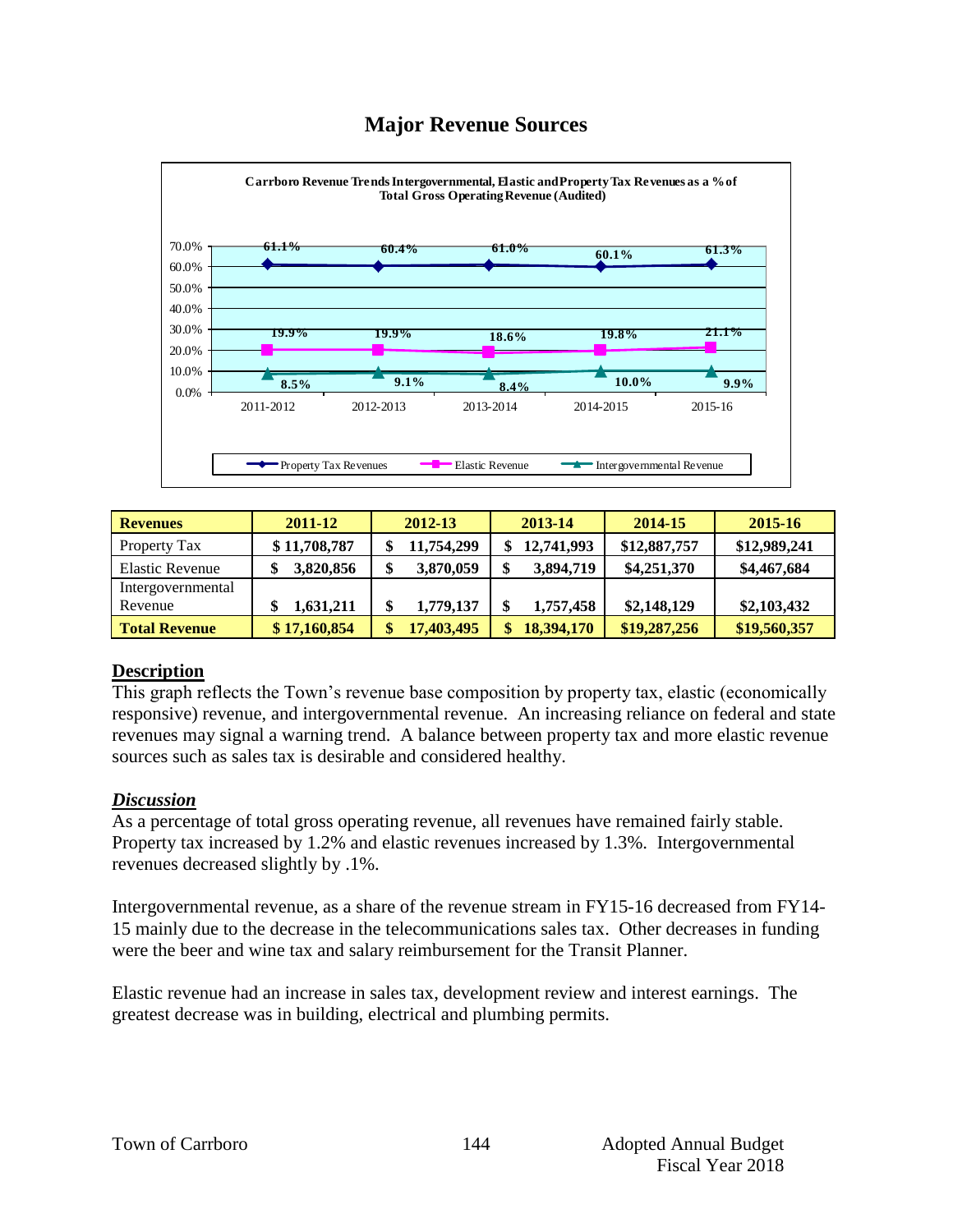



**Warning Trend: Decreasing amount of collected property taxes as a percentage of net property tax levy. Formula: Collected property taxes/Net property tax levy**

#### **Description**

If the percentage of property tax collected decreases over time, it may indicate overall decline in the local government's economic health. Additionally, as uncollected property taxes rise, liquidity is decreased, and there is less cash on hand to pay bills or to invest. Credit-rating firms assume that a local government normally will be unable to collect from 2 to 3 percent of its property taxes within the year that taxes are due. If uncollected property taxes rise to more than 5 to 8 percent, rating firms consider this a negative factor because it signals potential instability in the property tax base. An increase in the rate of delinquency for two consecutive years is also considered a negative factor.

#### *Discussion*

The graph above shows that Orange County, which provides continuous assessment services, annual tax collections, and in-house revaluations every four years to both Carrboro and Chapel Hill, has a positive collection rate for the Town's property tax base. Collections decreased slightly to 99.28% in FY2015-16.

|                       | 2011-12 | 2012-13 | 2013-14 | 2014-15 | 2015-16 |
|-----------------------|---------|---------|---------|---------|---------|
| <b>Carrboro</b>       | 98.26%  | 97.97%  | 99.01%  | 99.36%  | 99.28%  |
| <b>Chapel Hill</b>    | 99.21%  | 99.24%  | 99.36%  | 99.59%  | 99.62%  |
| <b>City of Durham</b> | 98.75%  | 98.83%  | 99.00%  | 99.57%  | 99.69%  |
| Hillsborough          | 99.00%  | 97.61%  | 98.00%  | 98.11%  | 98.72%  |

#### **Tax Collection Rates in Carrboro and Neighboring Cities**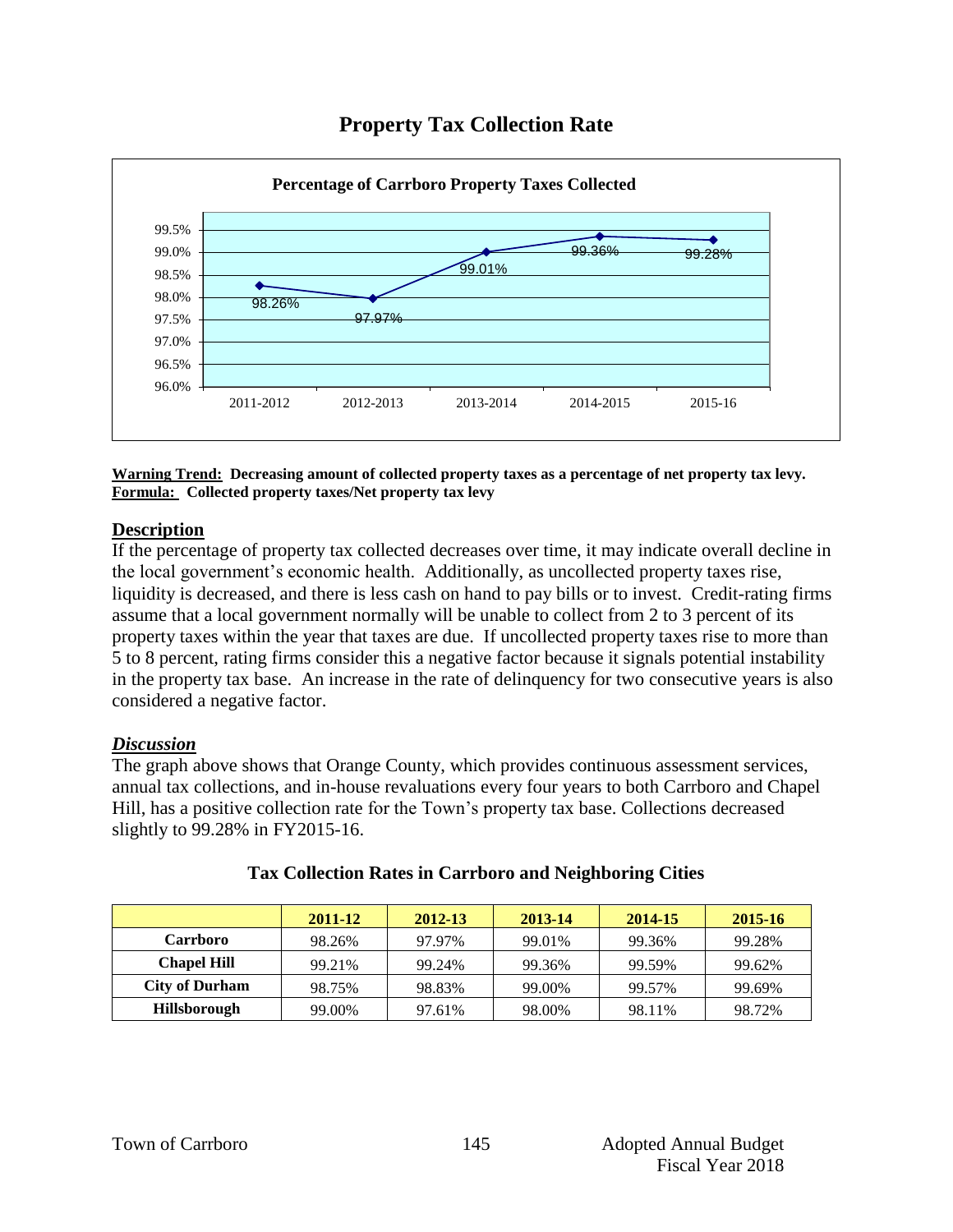

# **Comparison of Actual Revenues to Budgeted Revenues**

|                                    | $2011 - 12$  | 2012-13      | 2013-14      | 2014-15      | $2015 - 16$  |
|------------------------------------|--------------|--------------|--------------|--------------|--------------|
| <b>Budgeted Operating Revenue</b>  | \$17,391,017 | \$18,055,160 | \$18,970,318 | \$19,236,874 | \$20,189,109 |
| <b>Actual Operating Revenue</b>    | \$19,176,013 | \$19,453,224 | \$20,898,471 | \$21,432,760 | \$21,200,253 |
| Revenue Variance                   | \$1,784,996  | \$1,398,064  | \$1,928,153  | \$2,195,886  | \$1,011,144  |
| Revenue Variance as % of           |              |              |              |              |              |
| <b>Budgeted Operating Revenues</b> | 10.3%        | 7.7%         | 10.2%        | 11.4%        | 5.0%         |

**Warning Trend: Increase in revenue shortfalls or surpluses as a percentage of budgeted revenues. Formula: Revenue Variance/Budgeted Operating Revenues**

#### **Description**

This indicator examines the differences between revenue estimates and revenues actually received during the fiscal year. Major discrepancies that continue year after year can indicate a declining economy, inefficient collection procedures, changes in the law, or inaccurate estimating techniques. One of the criteria reviewed by Standard and Poor's for the quality of financial management in a local government is financial results compared against original expectations. Variances between budget and actual results are indicative of management's financial planning capabilities over time. The Town aims to have variances exceeding budgeted estimates no larger than 3-5 percent and seeks to avoid shortfalls to maintain the Town's fiscal health as surplus is one critical component of maintaining or improving fund balance levels.

#### *Discussion*

The variances in the graph indicate the Town's conservative approach to estimating revenues. In FY11-12 the major increases in actual revenue include property taxes (\$322,544), permits and fees (\$218,443), and sales tax (\$194,704). In FY 12-13, the main increases were with property taxes (\$215,662), sales tax (\$140,433), and permits and fees (\$201,779). In FY13-14, the main increases were with local option sales taxes (\$241,307), other taxes and licenses (\$780,830) and restricted intergovernmental revenues (\$134, 509). Fiscal year 14-15 had increases in local option sales taxes (\$525,663), other taxes and licenses (\$829,973) and restricted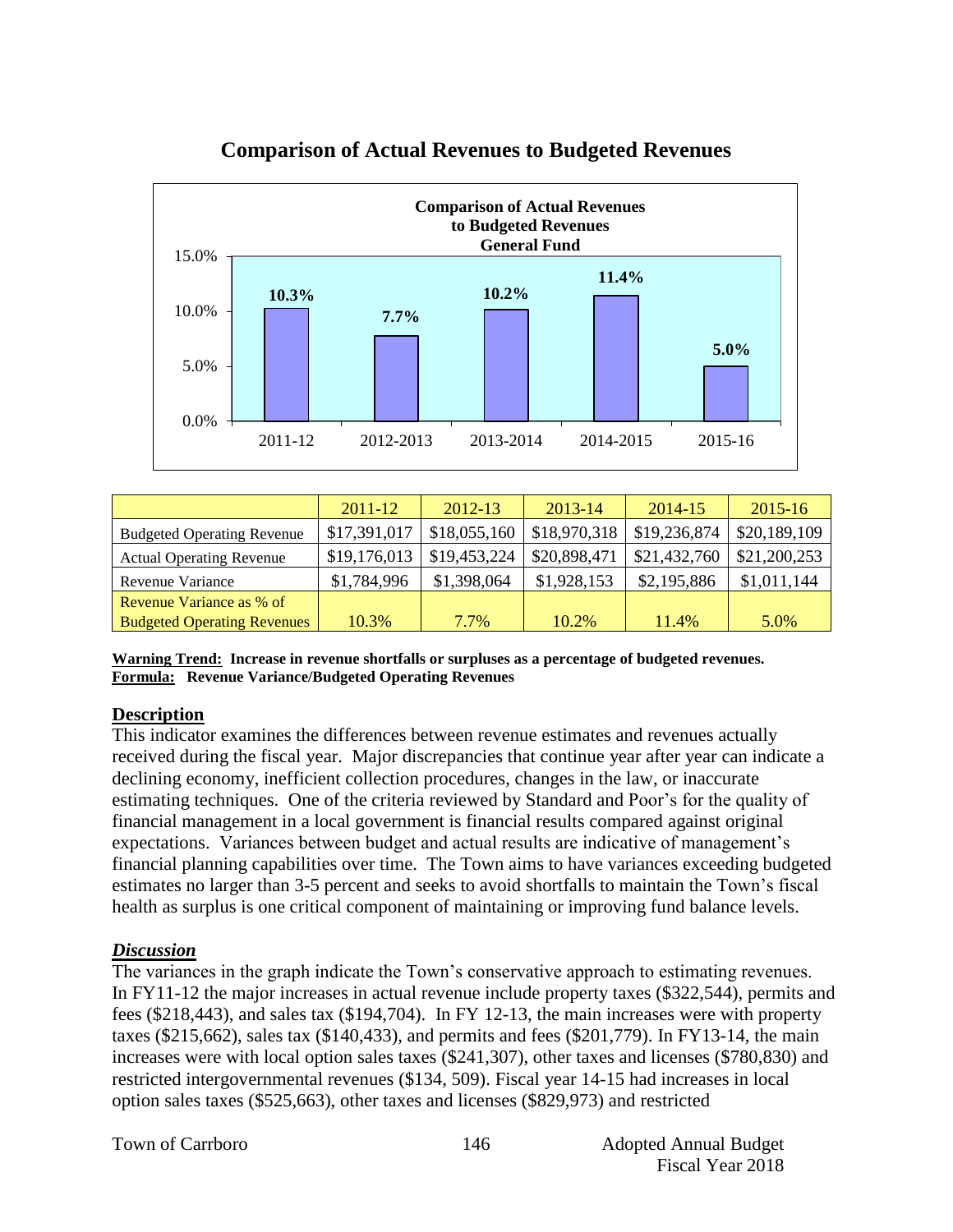intergovernmental revenues (\$581,077). Major increases in FY 15-16 include unrestricted intergovernmental revenues (\$576,627), other taxes and licenses (\$501,715) and local option sales taxes (\$279,597).

#### **Expenditure Indicators**

Expenditures are a rough measure of a local government's service output. Generally, the more a government spends in constant dollars (adjusted for inflation), the more services it is providing. This formula does not take into account how effective the services are or how efficiently they are delivered.



# **Net Operating Expenditures per Capita**

|                                | 2011-2012    | 2012-2013    | 2013-2014    | 2014-2015    | 2015-16      |
|--------------------------------|--------------|--------------|--------------|--------------|--------------|
| <b>Net Operating</b>           |              |              |              |              |              |
| <b>Expenditures (Adjusted)</b> | \$12,567,744 | \$15,208,859 | \$13,694,031 | \$13,968,450 | \$14,074,303 |
| <b>Population</b>              | 19.905       | 20.433       | 20.510       | 20,337       | 20,984       |

**Warning Trend: Increasing net operating expenditures per capita (constant dollars). Formula: Net Operating Expenditures/Population**

#### **Description**

Changes in per capita expenditures reflect changes in expenditures relative to changes in population. Increasing per capita expenditures can indicate the provision of new services, rising costs of providing services (or supporting the personnel who provide them), or changes in accounting practices (see next section). If expenditures are greater than can be accounted for by inflation or the addition of new services, it may indicate declining productivity – that is, the government is spending more real dollars to support the same level of services.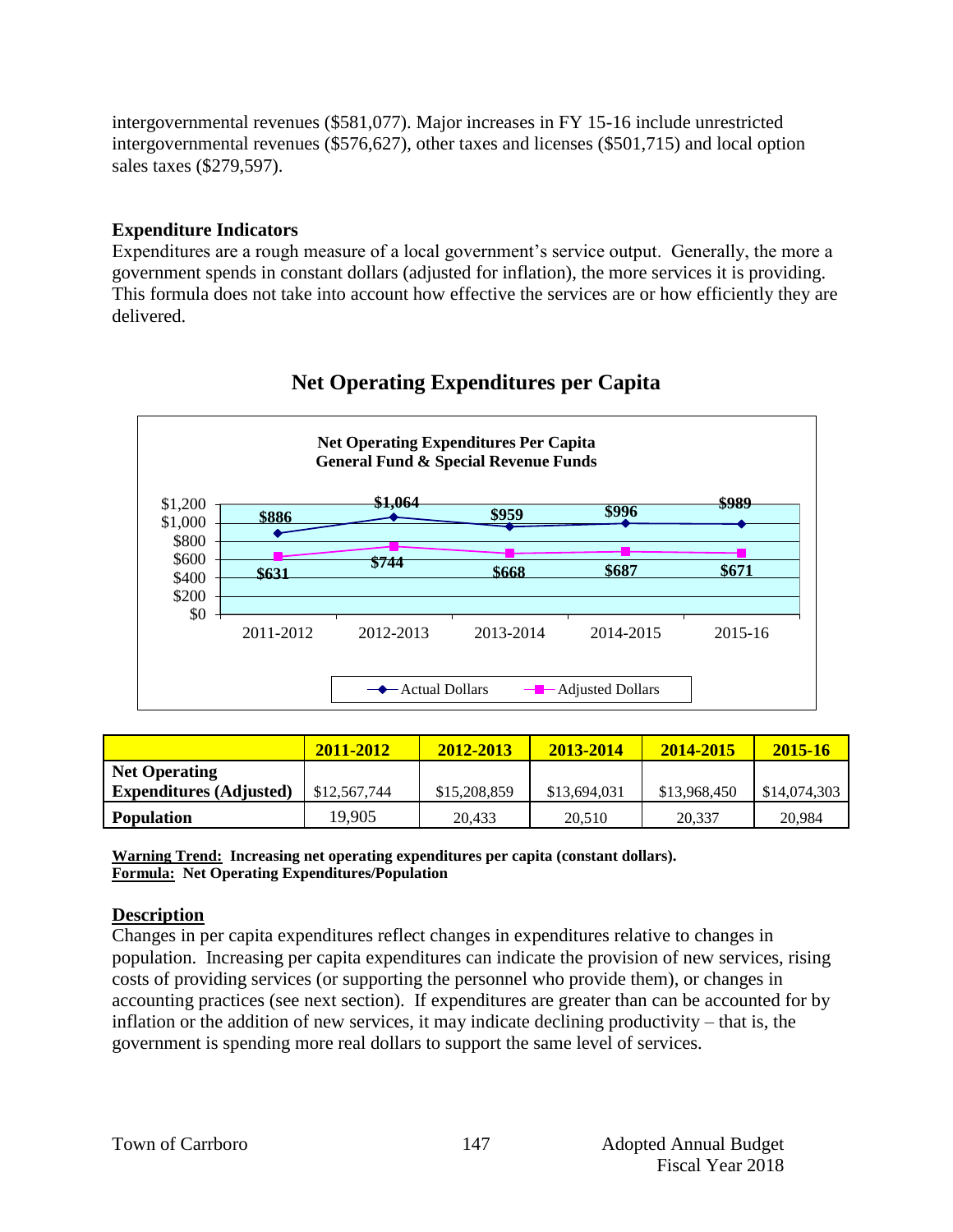#### *Discussion*

Net operating expenditures, adjusted for inflation, show an increase in expenditures made by the Town since FY11-12, from \$12,567,744 to \$14,074,303 in FY15-16. When adjusted for the combined impact of inflation and population, per capita spending increased from \$631 in FY11- 12 to \$671 in FY 15-16.

Over the past five years, expenditures per capita have fluctuated. The following highlights variations in fiscal years presented in the graph:

**FY 2011-12** - Per capita expenditures decreased \$10 from the previous year.

**FY 2012-13 –** Per capita expenditures increased \$113 due mainly to the transfer of funds to the Capital Projects Fund.

**FY 2013-14** – Per capita expenditures decreased \$76 due to reduction in capital expenditures.

**FY 2014-15** – Per capita expenditures changed slightly (\$19) from the previous year.

**FY 2015-16** – Per capita expenditures decreased \$16 from the previous year due to reduction in Public Works expenditures.

Changes in net operating per capita expenditures can be explained by highlighting events that have contributed to changes in expenditure levels. The following section looks at the various components of expenditures and service levels.



#### **Public Works Expenditures per Capita**

In inflation-adjusted dollars, Carrboro's per capita expenditures on public works have varied. The variability of public works spending is related to ongoing capital and maintenance needs including street maintenance, storm water system repairs, and responding to major natural disasters. The increase in FY 12-13 is due to the purchase of replacement refuse vehicles and street resurfacing costs. The decrease in FY 13-14 is due to the one-time cost of equipment and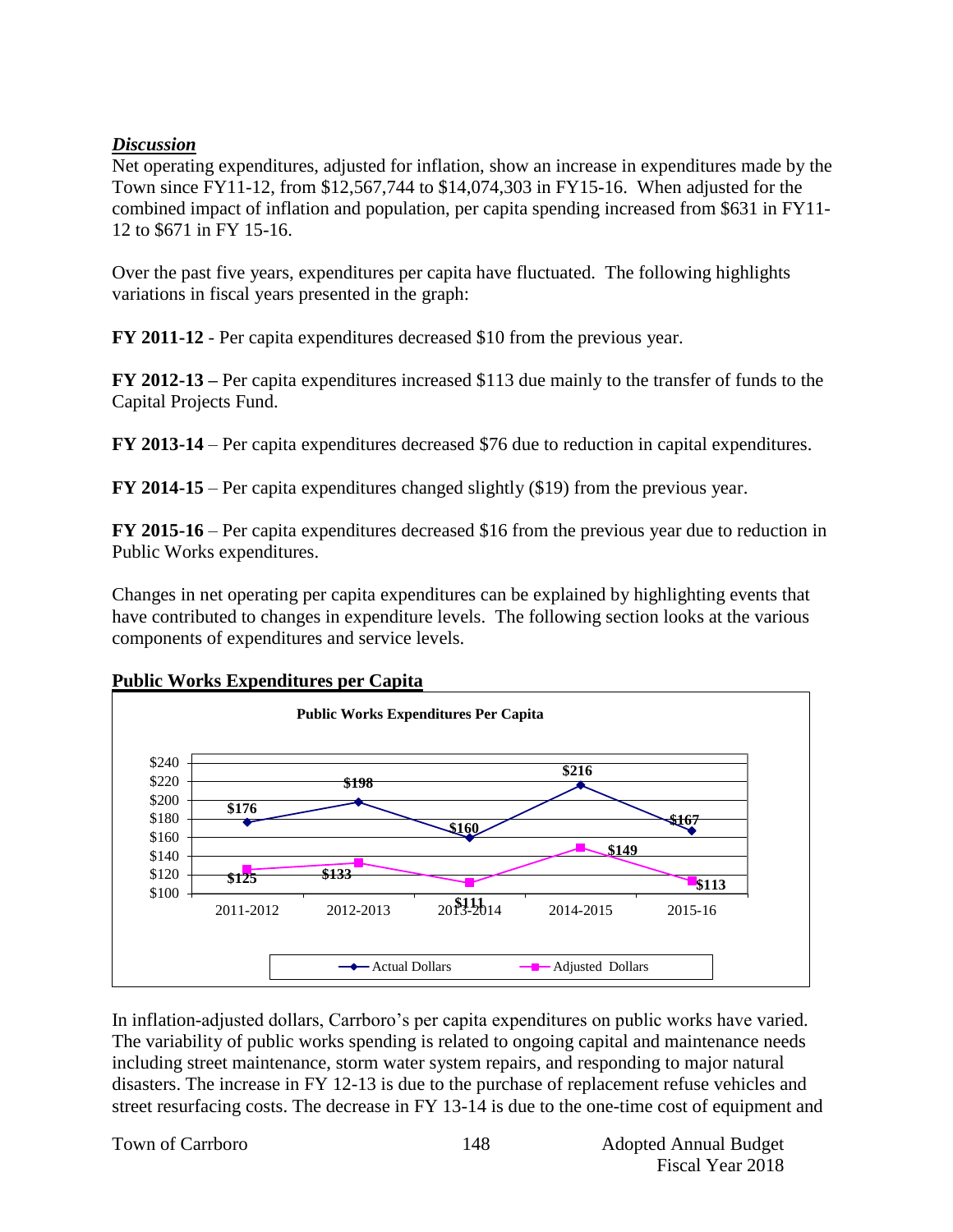street resurfacing costs from the previous year. The increase in FY 14-15 is due to the purchase of new Town signs, contract services for the mulch pile relocation and the purchase of an automated leaf truck. The decrease in FY 15-16 is due to the one-time cost of equipment and contract services from the previous year and personnel changes.



#### **Debt Service Expenditures Per Capita**

Debt costs include debt paid on general obligation bonds, installment financing for property and town infrastructure as well as equipment and vehicles. The Town has been able to take advantage of retiring debt and low interest rates to borrow for major infrastructure needs and maintain debt service at a relatively constant level. In FY12-13, per capita costs decreased with the payoff of several loans. FY13-14 per capita costs increased with the financing of the sidewalk bonds and increase in equipment and vehicle financing. The decrease in costs for FY 14-15 is due to a decrease in equipment and vehicle financing. There was very little change in per capita costs in FY 2015-16.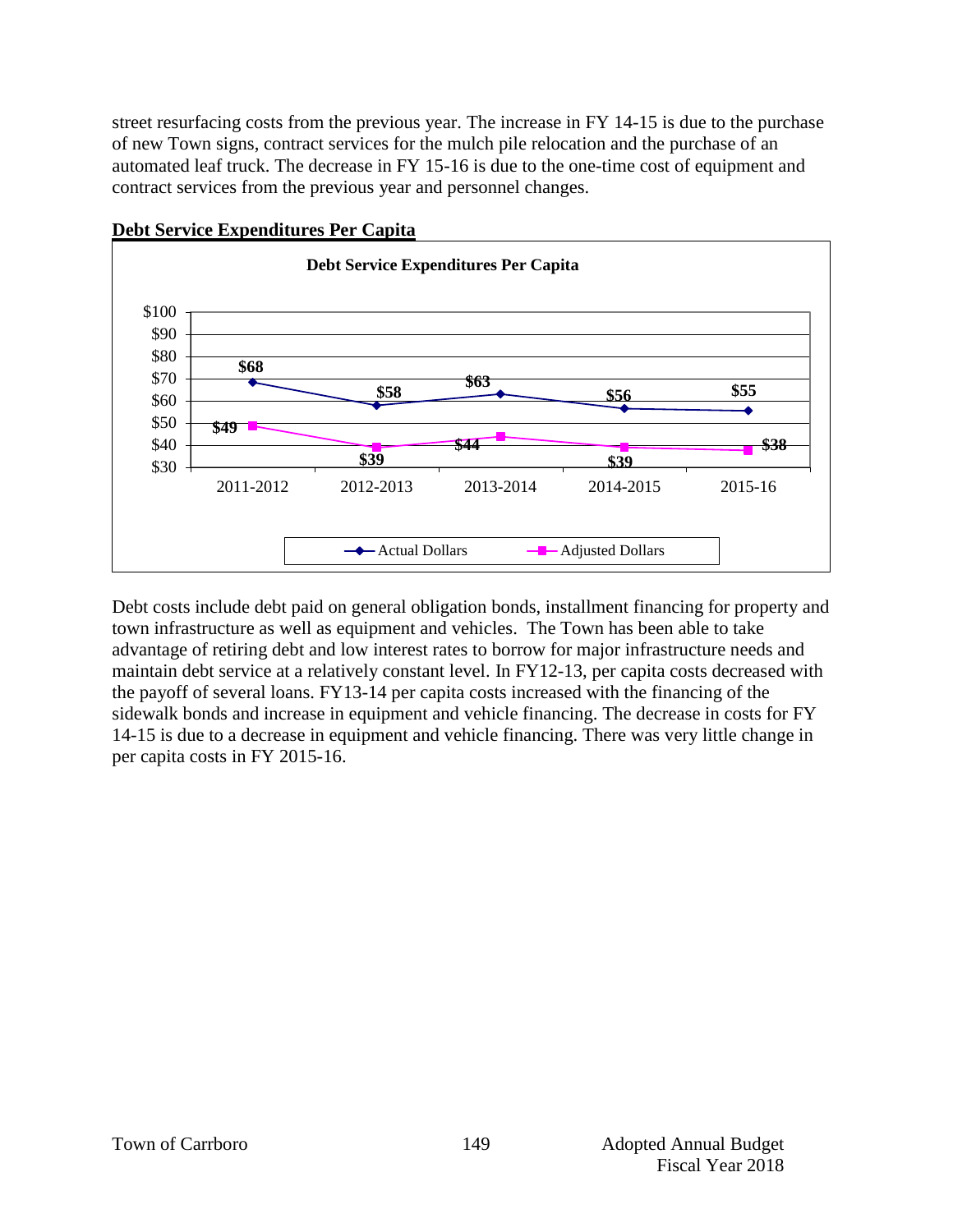#### **General Government Expenditures per Capita**



The Town continues to maintain regular replacement of technology infrastructure, support wireless technology, implement mobile laptop technology in police cars, and more recently, dashboard cameras for the Police Department. Per capita costs decreased in FY 12-13 with a decrease in property and liability insurance costs and personnel changes. FY 13-14 and FY 14-15 per capita costs have remained stable. The decrease in FY 15-16 is due to a decrease in property and liability insurance costs and personnel changes.



Per capita costs in FY 12-13 have remained constant. FY 13-14 and FY 14-15 per capita costs increased due to an increase in engineering services. The increase in per capita costs in FY 2015- 16 is due to the addition of a part-time GIS technician.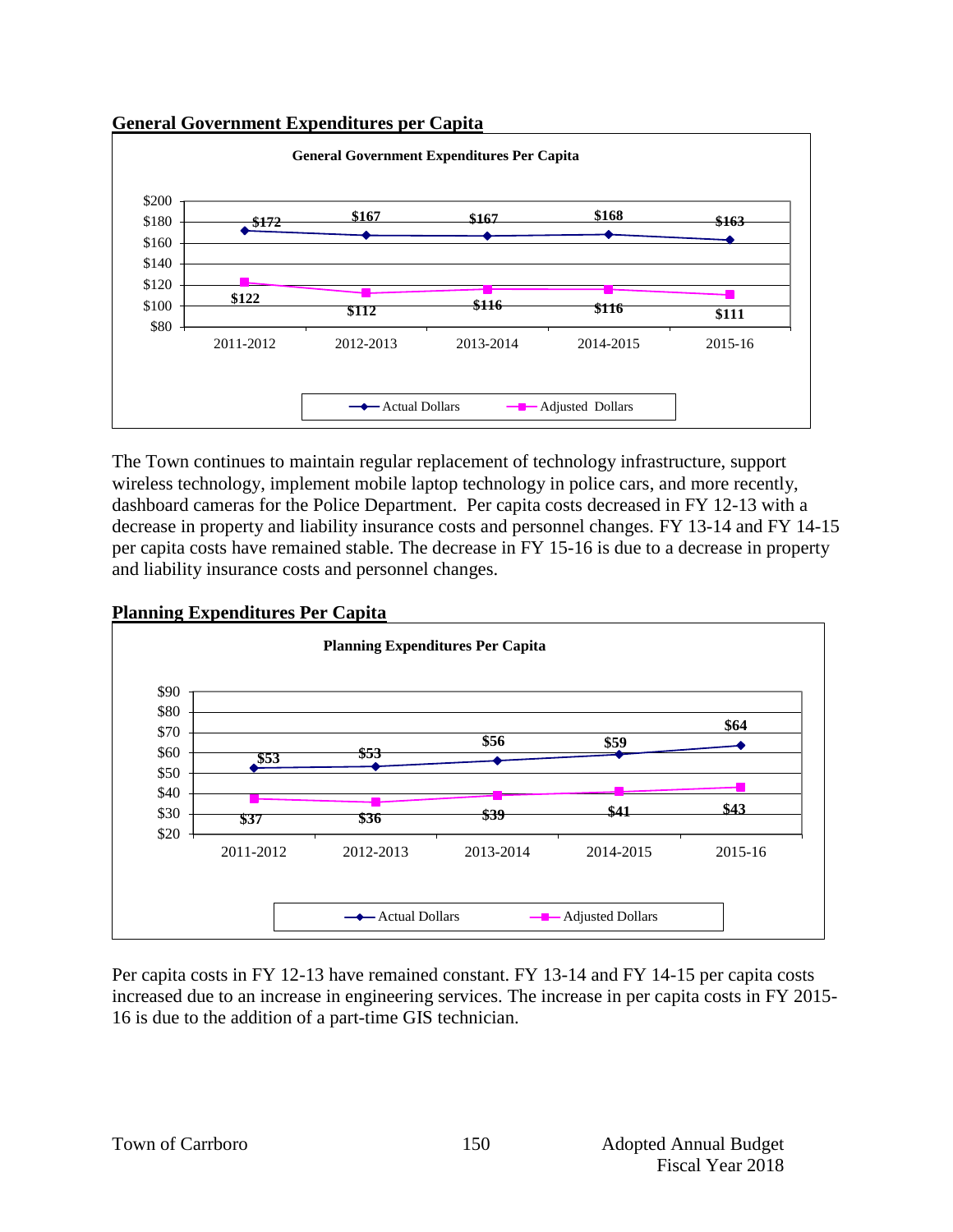#### **Recreation and Parks Expenditures per Capita**



Per capita expenditures adjusted for inflation, have fluctuated over the past 5 years due to the completion of several capital projects and addition of special programs and events.

In FY 12-13 per capita expenditures decreased due to capital expenditures the previous year. FY 13-14 per capita expenditures increased with additions of special programs and events. The increase in per capita expenditures in FY 14-15 included the resurfacing of the tennis court and basketball court at Anderson Park and the basketball court renovation and expansion at Baldwin Park. FY 2015-16 per capita costs remained fairly constant.



The Town and UNC-Chapel Hill are partners in the transit system administered by the Town of Chapel Hill. Carrboro's contribution into this partnership, adjusted for inflation has continues to increase from FY 2011-12. The transit contract increased in FY12-13 and FY 13-14, due to increased fuel and other ongoing operational costs. The contract increased in FY 14-15 due to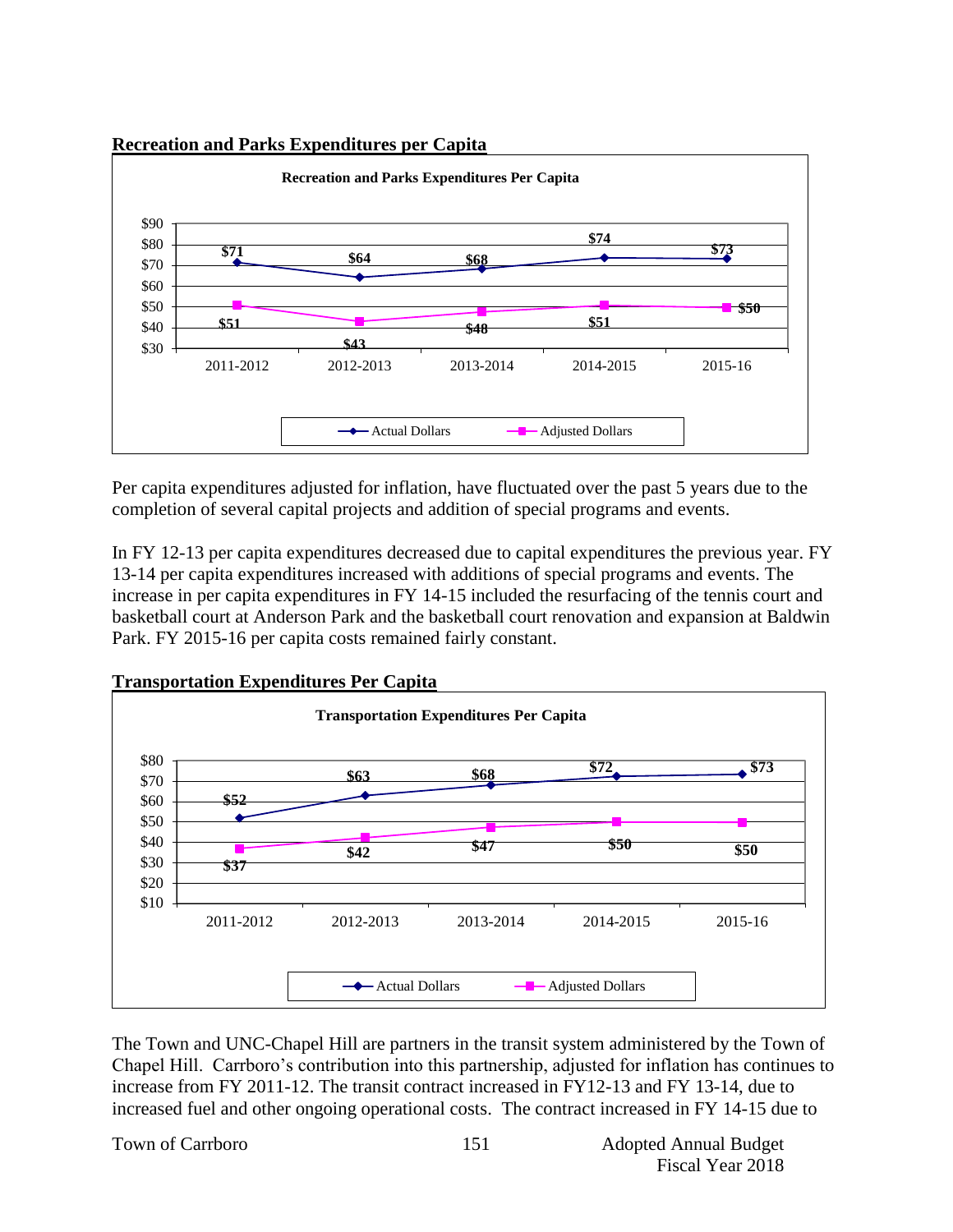the necessity for bus replacements. Costs for FY 2015-16 have remained constant. These increases are primarily due to decreased state and federal pass-through funds that supported the transit, which affected the local match. With a grant and local funds, Shared Ride Feeder services were enabled in areas of Carrboro that do not have regular bus service. Trips are provided between designated bus stops in the "feeder" zones and the nearest bus routes or to another "feeder" service. This service extends largely to the northern areas of town.



FY 12-13 per capita costs decreased due to deleting the Animal Control position and contracting with Orange County Animal Services. FY 13-14 costs increased with the upgrade of radios. The increase in per capita expenditures in FY 14-15 included the purchase of defibrillators for Century Center and Town Hall and increased cost for replacement vehicles. The decrease in FY 2015-16 is due to a decrease in fuel, uniform and training costs.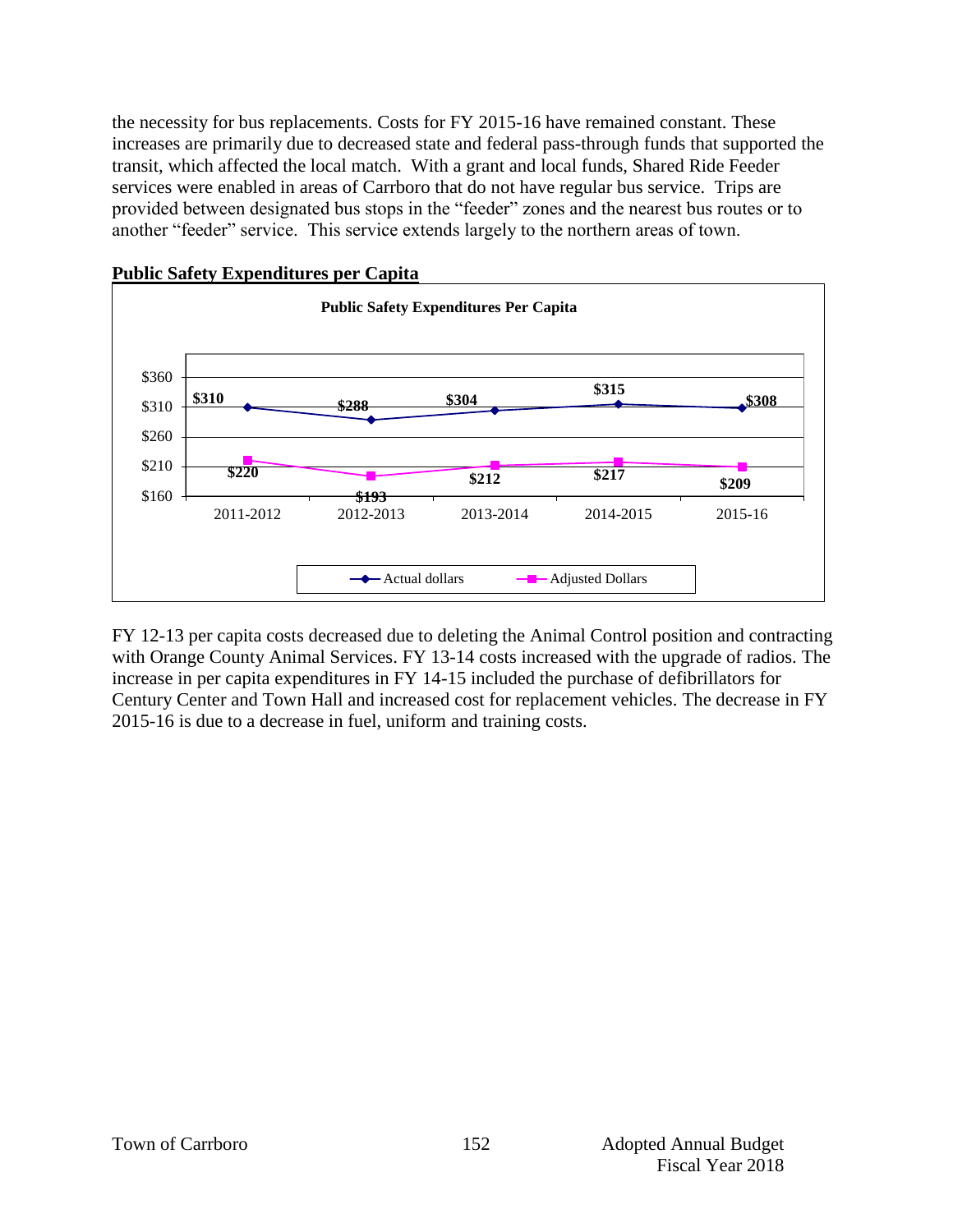

# **Net Operating Expenditures by Function**

The chart above represents the allocation of funding for the various services provided by the Town. Approximately 49 percent of the Town's spending is dedicated to public safety (fire protection and law enforcement services) and public works (street and sidewalk maintenance; solid waste collections; building, grounds, and parks maintenance; and fleet maintenance).

General government, which largely represents Board functions (Town Clerk, Mayor and Board of Aldermen, nonprofit and advisory boards) and support services (finance, technology, human services, Town Manager), represents approximately 23 percent of total spending. The remainder of the programs (debt service, transportation, planning and recreation programs) combined represent approximately 28 percent of the net operating expenses.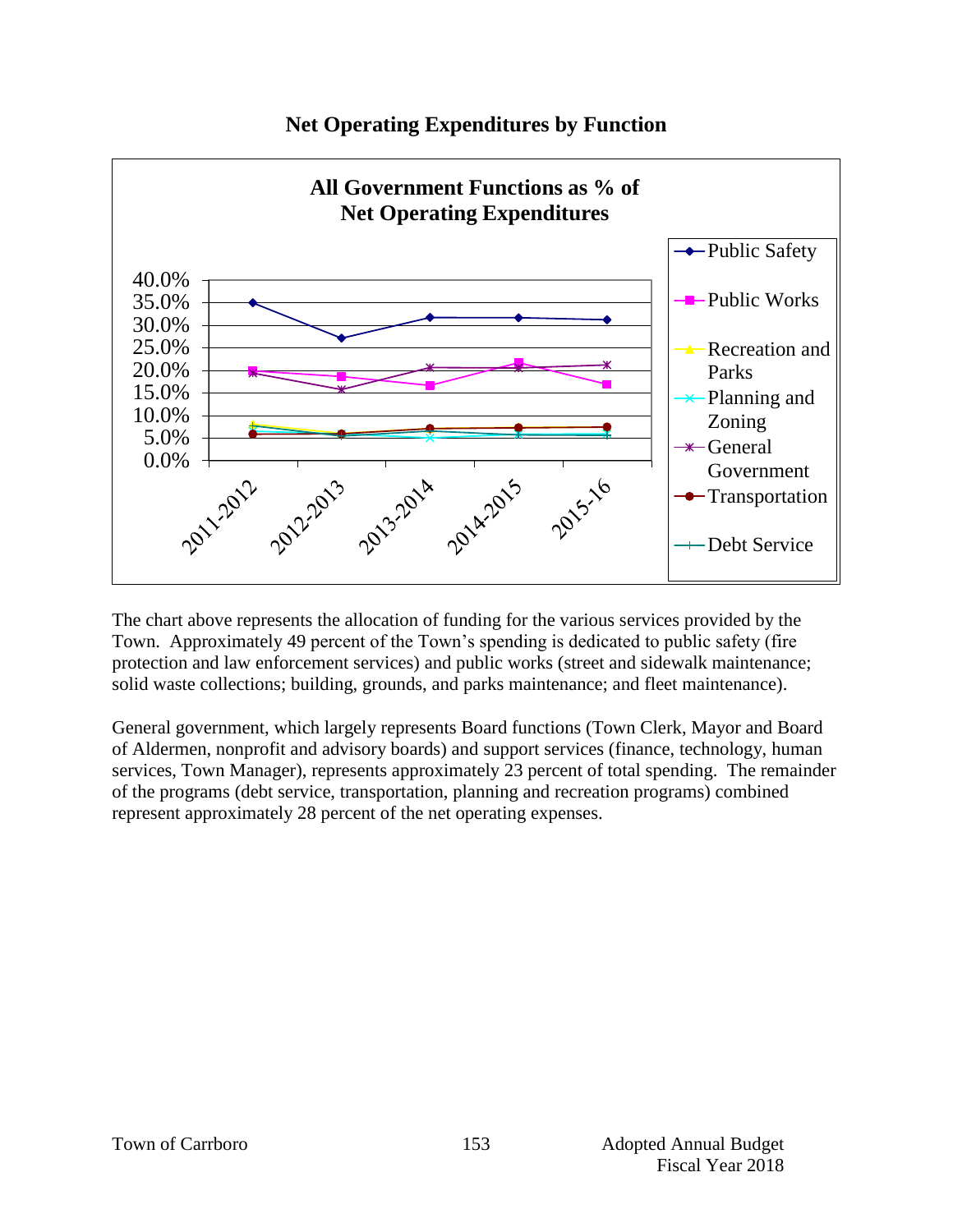# **Fringe Benefits**



|                                         | 2011-2012   | 2012-13     | 2013-2014   | 2014-2015   | 2015-16     |
|-----------------------------------------|-------------|-------------|-------------|-------------|-------------|
| <b>Expenditures for fringe benefits</b> | \$2,876,753 | \$2,818,270 | \$3,201,670 | \$3,215,876 | \$3,307,824 |
| Salaries/Wages (FT,PT,OT,               |             |             |             |             |             |
| Temp)                                   | \$7,418,189 | \$7,486,057 | \$7,858,124 | \$8,088,265 | \$8,068,980 |
| Fringe benefits as % of overall         |             |             |             |             |             |
| wage and salary expenditures            | 38.8%       | 37.6%       | 40.7%       | 39.8%       | 41.0%       |

**Warning Trend: Unexplained, uncontrolled, or unanticipated increases in fringe benefit costs may signal a warning trend to credit rating industries.**

**Formula: Expenditures for Fringe Benefits/Salaries &Wages** 

#### **Description**

Fringe benefits represent the costs, in addition to salaries and wages, incurred by a jurisdiction to support the personnel it employs. The calculation in this indicator includes FICA payments, health insurance payments, retiree insurance payments, separation allowance payments for retired police officers, retirement payments, and supplemental retirement insurance payments. FICA, retirement, and supplemental retirement benefits are fixed as a certain percentage of salaries and will rise accordingly. Vacation pay and sick leave programs are not considered fringe benefits since both are usually paid out of regular salary expense line items.

#### *Discussion*

Fringe benefits, as a percentage of the overall wages and salaries paid in Carrboro, have risen from FY11-12 to FY 15-16. The increase in fringe benefits is largely due to double-digit increases in health insurance costs for employees and retirees. Other factors include an increase in the number of retirees benefiting from the Town's insurance coverage subsidy therefore increasing retiree insurance costs, an increase in retiring police officers who are eligible for a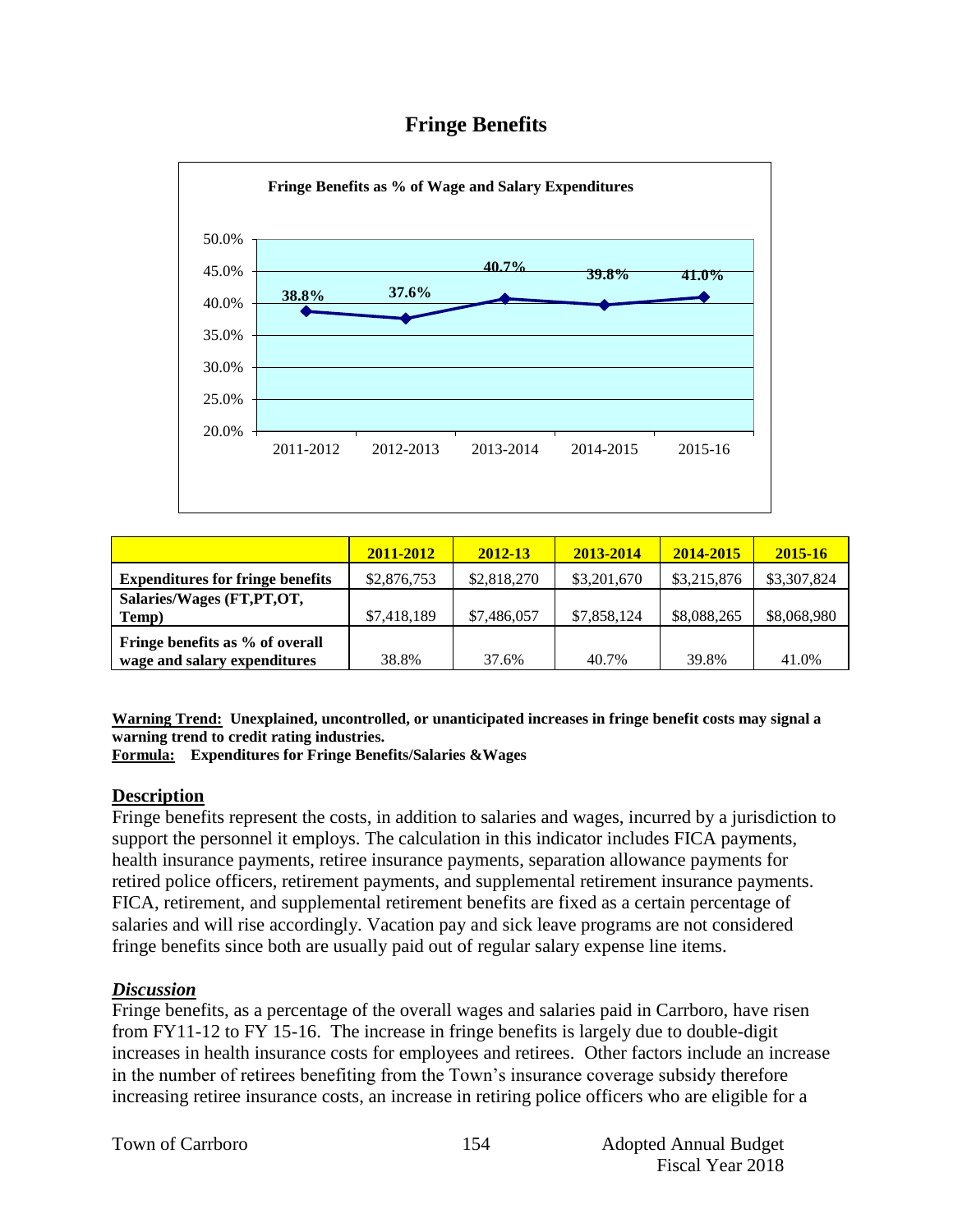separation allowance benefit, additional positions in departments, and an increase in the Town's contribution to the State Retirement Fund.



# **Municipal Employees per 1,000 Residents**

|                     | 2011-2012 | 2012-2013 | 2013-2014 | 2014-2015 | 2015-2016 |
|---------------------|-----------|-----------|-----------|-----------|-----------|
| <b>Population</b>   | 19,905    | 20,433    | 20,510    | 20,337    | 20,984    |
| Number of municipal |           |           |           |           |           |
| employees approved  | 156       | .56       | 156       | 158       | 158.5     |

**Warning Trend: Increasing number of full-time municipal employees per (1,000) capita. Formula: Number of Municipal Employees (approved)/Population/1000**

#### **Description**

Because personnel costs are a major portion of a local government's operating budget, plotting changes in the number of employees per capita (or per thousand residents) is a good way to measure changes in expenditures. An increase in employees per capita might indicate that expenditures are rising faster than revenues that the government is becoming more labor intensive, or that personnel productivity is declining.

#### *Discussion*

The number of municipal employees per capita has remained relatively stable over the past five years. The changes in FY12-13 and FY 13-14 are based on changes in population. The changes in FY 14-15 and FY 15-16 are based on the combination of population and personnel changes.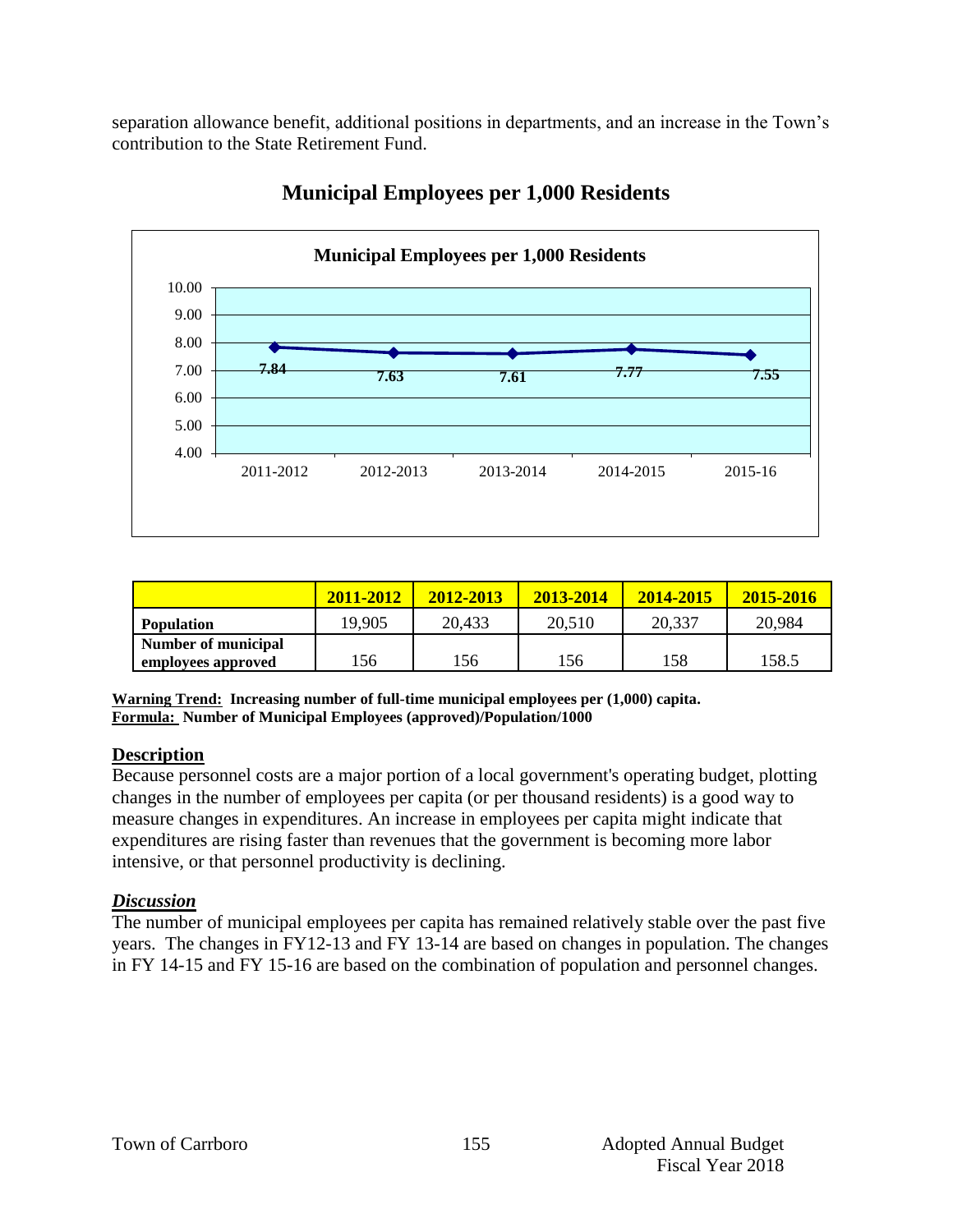# Work Force Totals Permanent Full-time Equivalent

| <b>FY</b> | <b>Board</b> | Mayor & Manager | Economic<br><b>Development</b> |     | Clerk   Management   Information   Human   Police   Fire   Planning  <br><b>Services</b> | <b>Technology Resource</b> |                |      |      |      | Public  <br>Works | <b>Recreation TOTAL</b><br>& Parks |       |
|-----------|--------------|-----------------|--------------------------------|-----|------------------------------------------------------------------------------------------|----------------------------|----------------|------|------|------|-------------------|------------------------------------|-------|
| 2011-12   | .5           | 4               | 1.5                            |     | 6.5                                                                                      |                            | 2              | 44   | 36.5 | 14   | 36                | 12.5                               | 158.5 |
| 2012-13   | .5           |                 | 1.5                            |     | 6.5                                                                                      |                            | $\overline{2}$ | 42   | 36.5 | 14   | 34                | 12.5                               | 155.5 |
| 2013-14   | $\Omega$     |                 | 1.5                            | 1.5 | 6.5                                                                                      |                            | $\overline{c}$ | 41.5 | 36.5 | 14   | 35                | 12.5                               | 156   |
| 2014-15   | $\Omega$     | 3               | 1.5                            | 1.5 | 6.5                                                                                      |                            | 2              | 42   | 37   | 14   | 35                | 12.5                               | 158   |
| 2015-16   | $\Omega$     | 3               | 1.5                            | 1.5 | $\mathcal{L}$                                                                            | 3                          | $\overline{2}$ | 42   | 37   | 13.5 | 35                | 13                                 | 158.5 |
| 2016-17   | $\Omega$     | 3               | 1.5                            | 1.5 | 6                                                                                        | 3                          | 3              | 42   | 37   | 13.5 | 36                | 13                                 | 159.5 |
| 2017-18   | $\Omega$     | 3               | 1.5                            | 1.5 | 6                                                                                        | 3                          | 3              | 42   | 37   | 14.5 | 36                | 13                                 | 160.5 |

Note: All positions are budgeted within the General Fund

#### **Description of Position Changes**

**FY 11-12** – IT division has been reorganized to report to the Town Manager instead of Management Services. Reporting changed to FTE instead of positions.

**FY 12-13** – Eliminate 4 frozen positions – Maintenance/Construction Worker, Groundskeeper, Police Officer I in Community Services, Police Officer I in Criminal Investigations. Add an Information Technology Support II position and unfreeze Planning/Zoning Specialist position. **FY13-14** – Part-time position moved from Mayor and Board of Aldermen to Town Clerk, eliminated the Animal Control Officer position and added a Solid Waste Operator in Public Works.

**FY14-15** – Convert one part-time position in Police Department and one part-time position Fire Department to full-time. Add Assistant to Town Manager position. Move Information Technology from a division within the Manager's office to a department.

**FY15-16** - Two part-time administrative positions (one in Finance; and one in Recreation and Parks) will be converted to full-time. A full-time position in Planning has been converted to a part-time GIS position.

**FY16-17** – Program Support Assistant II position transferred from Finance to Human Resources as Human Resources Representative. A Capital Projects Manager position was added to Public Works.

**FY17-18** – Capital Projects Manager position added to Public Works in the previous year is being combined with the Engineering Tech position. A new Stormwater Utility Manager position is added to Public Works. Planning Department will add an additional Planner position.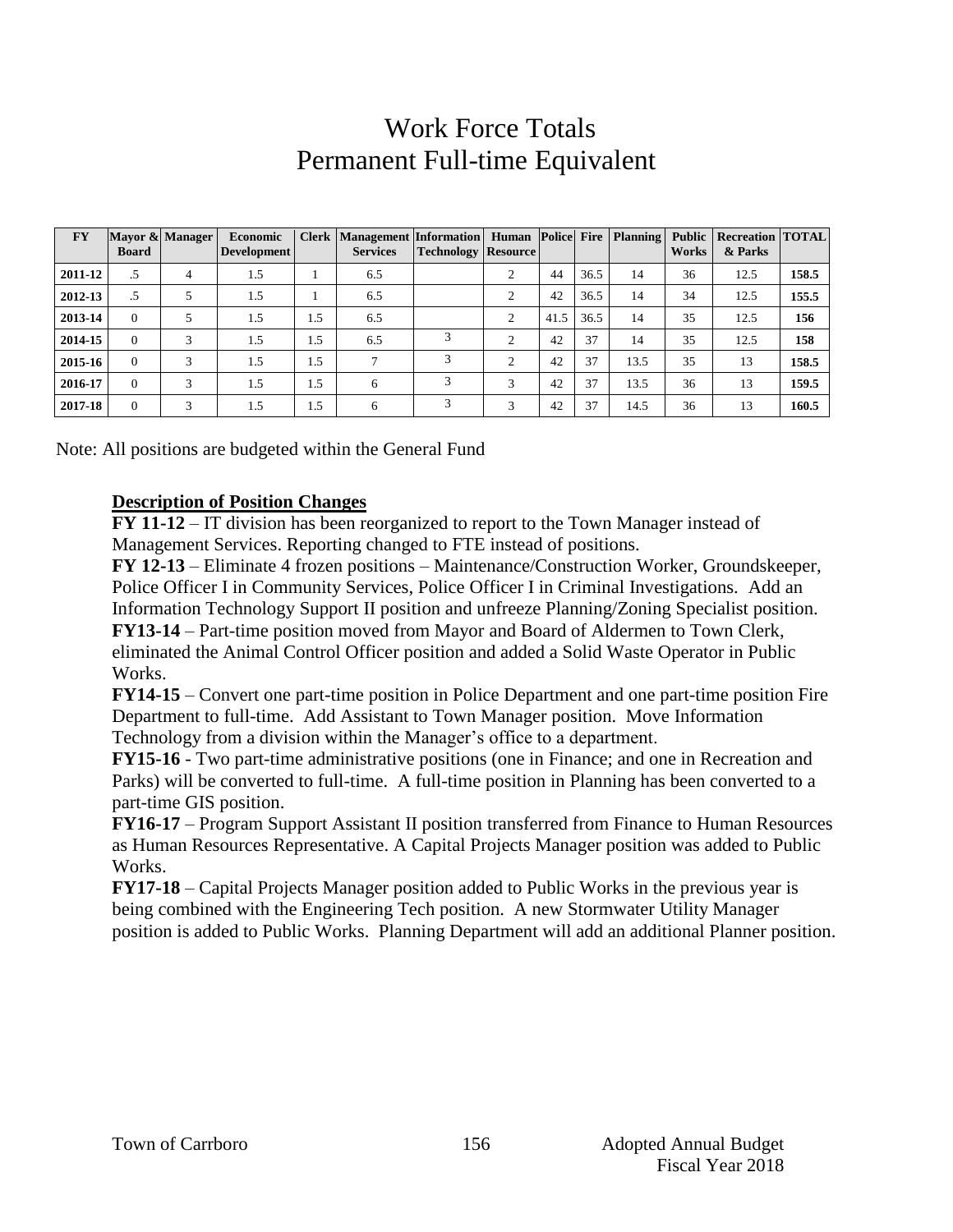#### **Operating Position Indicators**

Revenues and Expenditures have a direct impact on a town's operating position. The term "operating position" refers to a local government's ability to: (1) balance its budget on a current basis, (2) maintain reserves for emergencies, and (3) have sufficient liquidity to pay its bills on time. The primary indicator that is tracked by the Town is fund balance.

#### *Fund Balance*

As an accounting calculation, fund balance is the difference between current assets and current liabilities. Unreserved fund balance, also called "*fund balance available for appropriation,"* is the maximum amount that can be used to finance expenditures in next year's budget. Available fund balance is also considered a non-recurring financial resource that provides a local government with flexibility. Once used, it is difficult to replace. As a result, it should be protected and maintained at a reasonable level to provide for emergencies, unforeseen shortfalls in revenue, or to take advantage of unforeseen opportunities.

The Local Government Commission (LGC) considers the amount of unreserved fund balance to be one of the key indicators of the financial condition of a town. LGC, as part of the process of reviewing audited financial statements each year, calculates the amount of fund balance available for appropriation in the general fund and the amount of reserves in other funds. The LGC has an 8 percent minimum as a guideline for fund balance but this is not applicable to all governments, especially smaller governments like the Town of Carrboro. The 8 percent ratio is intended to represent  $1/12^{th}$  of a government's operating expenditures. However,  $1/12^{th}$  of a small government's budget is not considered an adequate reserve level due to the sheer small dollar amount that it reflects. The LGC uses, as its guideline for Carrboro, the average unreserved fund balance (commonly referred to as "fund balance available for appropriation (FBAA)" for units with similar populations. If a jurisdiction's unreserved fund balance falls to half of the group average, the LGC will write a letter to alert the Board of Aldermen and Town administration and to advise them that the municipality review the current level of fund balance and determine what fund balance level the municipality should have. Using the latest year available from LGC (year ending June 30, 2016), unreserved fund balance that includes designated and undesignated reserves is at 65.76% in Carrboro. This ratio is higher than the 53.95% average but well below the highest range of 393.52 for municipalities with populations of 10,000-49,999.

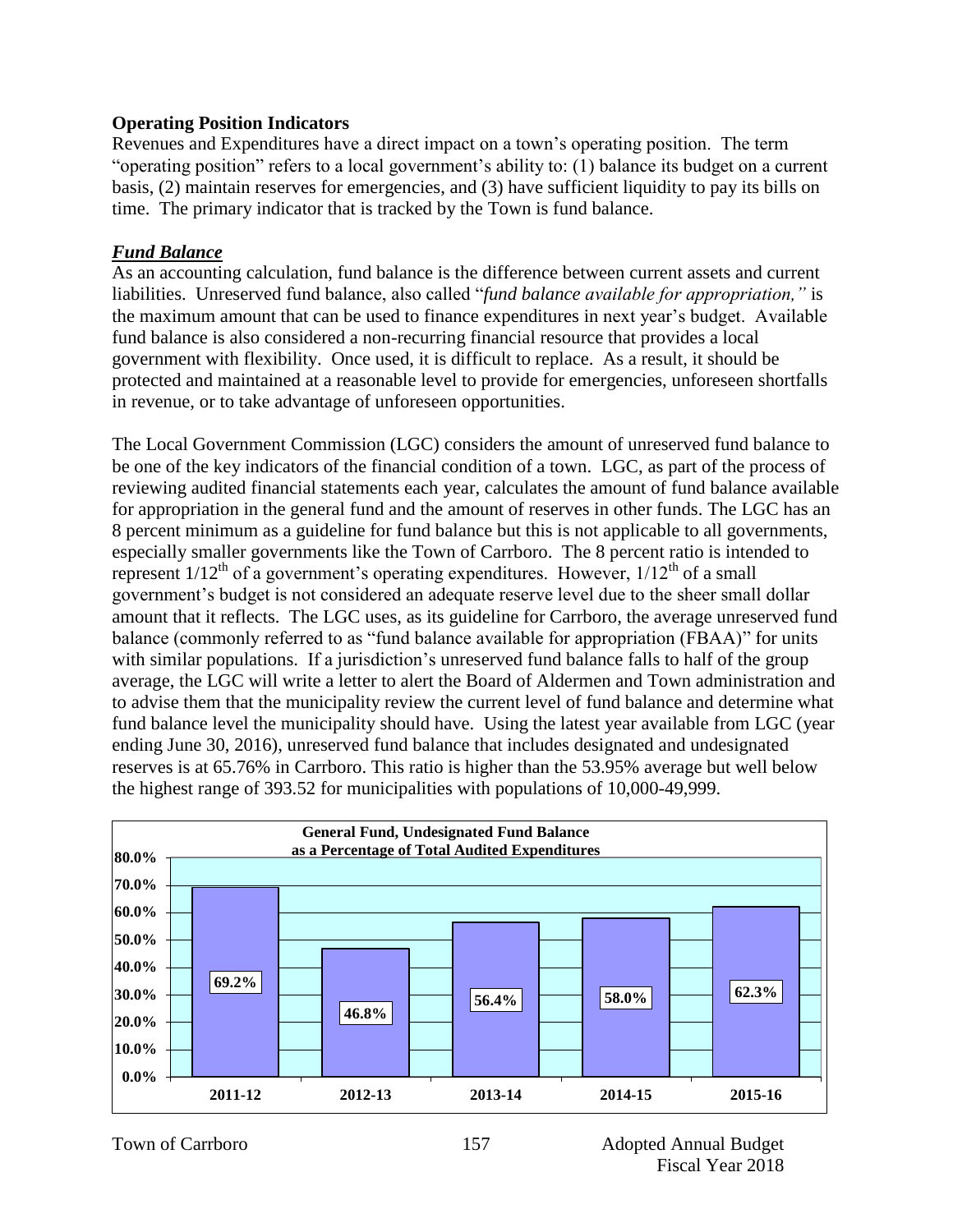The graph above illustrates the five-year undesignated fund balance trends. The Town policy is to maintain undesignated reserves within a range of 22.5% to 35% as in its financial policy on fund balance.

# **Debt / Liability Indicators**

Another large expenditure that credit rating industries monitor is the debt load. Debt is an obligation resulting from the borrowing of money. Under favorable conditions, debt:

- $\mathcal{R}$  Is proportionate in size and growth to the government's tax base,
- $\star$  Does not extend past the facilities useful life which it finances,
- $\mathcal{R}$  Is not used to balance the operating budget,
- $\lambda$  Does not put excessive burdens on operating expenditures, and
- $\mathcal{R}$  Is not so high as to jeopardize the credit rating.

The Board has approved a debt policy that addresses guidelines and restrictions affecting the amount, issuance, process, and type of debt issued by a governmental entity. The policy also requires Town staff to monitor various debt ratios that are used to evaluate ability to repay as well as the government's capacity to incur debt (see Town's fiscal policies within the Community and Organizational Profile section). The Town's debt structure primarily consists of installment financing and GO bond debt to support its capital improvements and equipment and vehicle replacements. Debt load is a large expenditure that credit rating industries monitor.

Debt ratios are considered by the LGC and credit rating agencies to ascertain the fiscal health of a municipality. High debt ratios may adversely affect the ability of the Town to obtain the lowest possible interest rate when borrowing funds.

| One measure of a<br>unit's debt capacity is<br>debt expressed in | <b>Town of Carrboro, North Carolina</b><br><b>Computation of Legal Debt Margin</b><br>June 30, 2016 |                 |  |  |  |  |
|------------------------------------------------------------------|-----------------------------------------------------------------------------------------------------|-----------------|--|--|--|--|
| terms of assessed or                                             | Total assessed valuation at June 30, 2015                                                           | \$2,135,604,701 |  |  |  |  |
|                                                                  | Debt limit – eight percent $(8\%)$ of assessed value                                                | \$170,848,376   |  |  |  |  |
| market valuation.                                                | Amount of debt applicable to debt limit                                                             |                 |  |  |  |  |
| It is important to note,                                         | Net Bonded Debt                                                                                     | 6,896,275       |  |  |  |  |
| however, the Town's                                              | Legal Debt Margin                                                                                   | 163,952,101     |  |  |  |  |

debt is far below the legal limit in the NC General Statutes (GS 159-55) that limits net debt to eight percent (8%) or less of a local government's total property valuation. Outstanding debt in most governmental units falls well below this limit, and typically ranges from about 1% to 4% for most governments. The legal margin or the maximum amount of outstanding debt allowable by law, based on the June 30, 2016 audited valuation is \$163,952,101.

Debt service, annual interest and principal payments, can be a major part of a government's fixed costs, and its increase may indicate excessive debt and fiscal strain; credit firms consider debt exceeding 20% of operating revenues as a potential problem. Ten percent is considered acceptable (footnote1). The North Carolina Local Government Commission (LGC) advises that a heavy debt burden may be evidenced by a ratio of General Fund Debt Service to General Fund

 1 "Evaluating Financial Condition, A Handbook for Local Government," ICMA, Sanford M. Groves and Maureen Godsey Valente, pp 83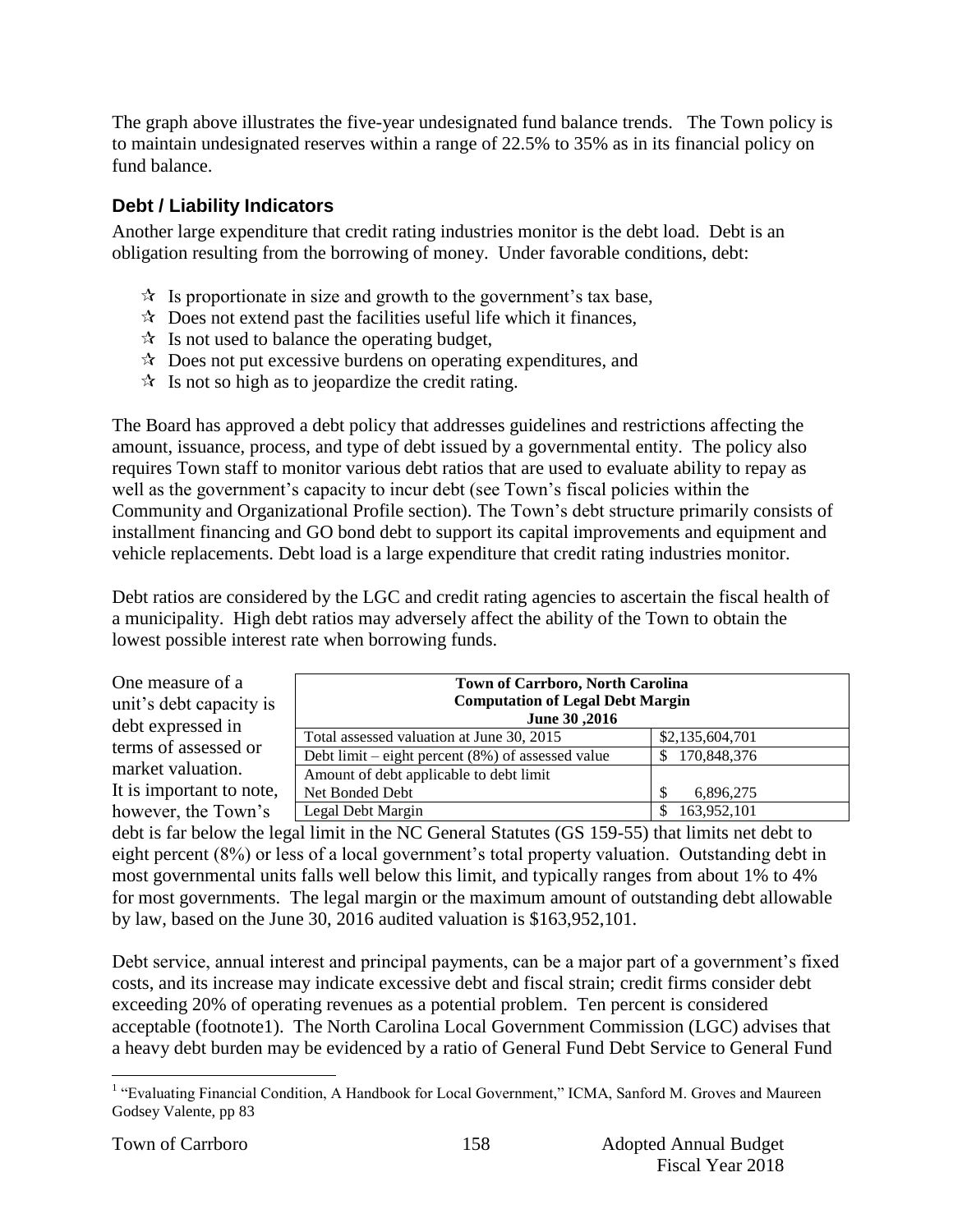Expenditures exceeding 15%. The Town will maintain this ratio at or below 12%, considering this to be a moderate level of debt. In the last audited year, the Town shows that debt expenditures are approximately 5.8% of the total expenditures for the year ending June 30, 2016. The Five-Year Plan shows the percentage of debt service expenditures remaining at or below this level.



# **Long-Term Debt**

|                              | 2011-2012       | 2012-2013       | 2013-2014       | 2014-2015       | 2015-2016       |
|------------------------------|-----------------|-----------------|-----------------|-----------------|-----------------|
| Long-Term<br><b>Debt</b>     | \$7,995,219     | \$8,044,436     | \$7,477,109     | \$7,248,164     | \$6,971,705     |
| <b>Property</b><br>Valuation | \$1,972,777,796 | \$2,003,172,468 | \$2,088,514,087 | \$2,113,902,961 | \$2,135,604,701 |

**Warning Trend: Increasing ratio of long-term debt to total property valuation. Formula: Long-term Debt/Total Property Valuation.**

#### *Description*

The definition of debt considered by rating agencies is generally limited to bonded debt because of the fact that this debt is backed by the full faith and credit of the town which is represented by the Town's property valuation. However, given that all debt by the Town is considered a fixed cost and property taxes are the primary revenue source for the Town, the analysis of debt above includes long-term installment financing for infrastructure and land as well as equipment and vehicle debt. An increase in total long-term debt as a percentage of taxable assessed valuation can mean that the government's ability to repay debt is diminishing - assuming that the government depends on the property tax to repay its debts.

Standard and Poor's (S&P) reviews the level of long-term debt, recognizing that accelerated debt issuance can overburden a municipality. However, S&P also recognizes that a low debt profile may not be a positive credit factor since it may indicate underinvestment in capital facilities. Investment in public infrastructure is believed to enhance the growth prospects of the private sector.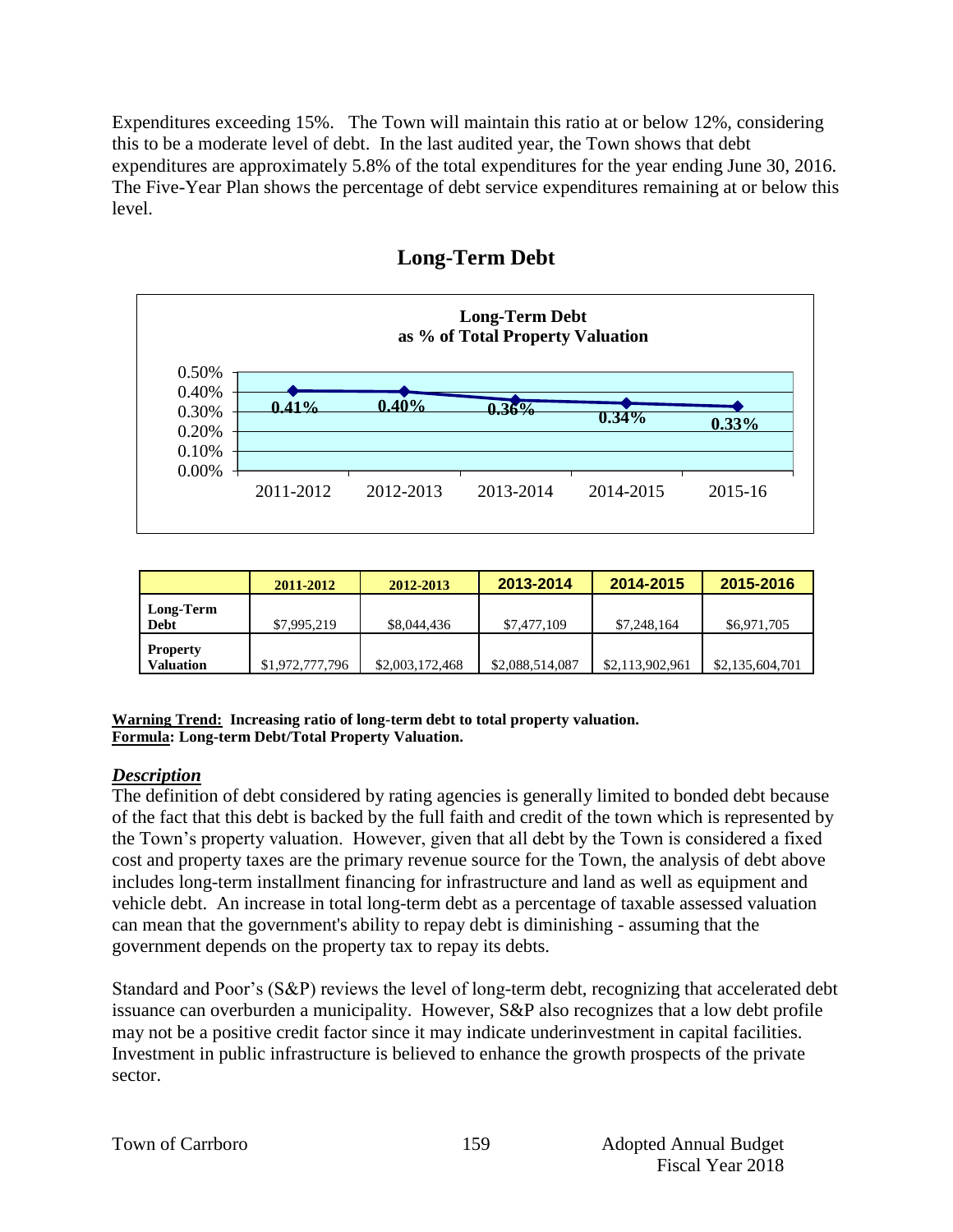### **Discussion**

For municipalities comparable to Carrboro (populations ranging from 10,000 to 24,999), the average debt-to-assessed valuation ratio (computed by the Local Government Commission) in FY15-16 was .303 percent; a high level is considered 1.463 percent. The debt-to-assessed valuation ratio for Carrboro in the last audited year was .266 percent, which is below the average valuation for jurisdictions of similar size. The LGC includes authorized but unissued debt in its debt ratio formula. The graph above reflects the historical perspective that credit-rating agencies and audit reports consider; only issued debt is calculated in the debt ratio and thus Town debt ratios in the presented graphs are slightly different.



*Debt per Capita*

Debt can also be monitored on a per capita basis. It is especially useful for communities that do not rely heavily on property taxes and that cannot easily compute a substitute revenue base for comparison (footnote2). This is an indicator that is monitored by the LGC and is useful for comparison with other similar jurisdictions. The average for comparable jurisdictions in FY15- 16 was \$300 per capita; \$1,686 per capita is considered a high ratio. According to the LGC, the Town's ratio of outstanding general obligation bond debt which includes authorized and unissued general obligation bond debt and installment purchase debt is \$277 per capita. The graph above shows a lower per capita figure that is based on different assumptions than LGC. This figure is adjusted for inflation, relies on actual audited valuation, and does not include authorized but unissued debt. However, the message is the same as the LGC; the outstanding debt owed (principal) is increasing. The decrease in FY12-13 is due to the payoff of several loans. The decreases in FY13-14 through FY15-16 are due to lease-purchase of fewer vehicles and equipment.

 $\overline{a}$ <sup>2</sup> Evaluating Financial Condition, A Handbook for Local Government," ICMA, Sanford M. Groves and Maureen Godsey Valente, pp 81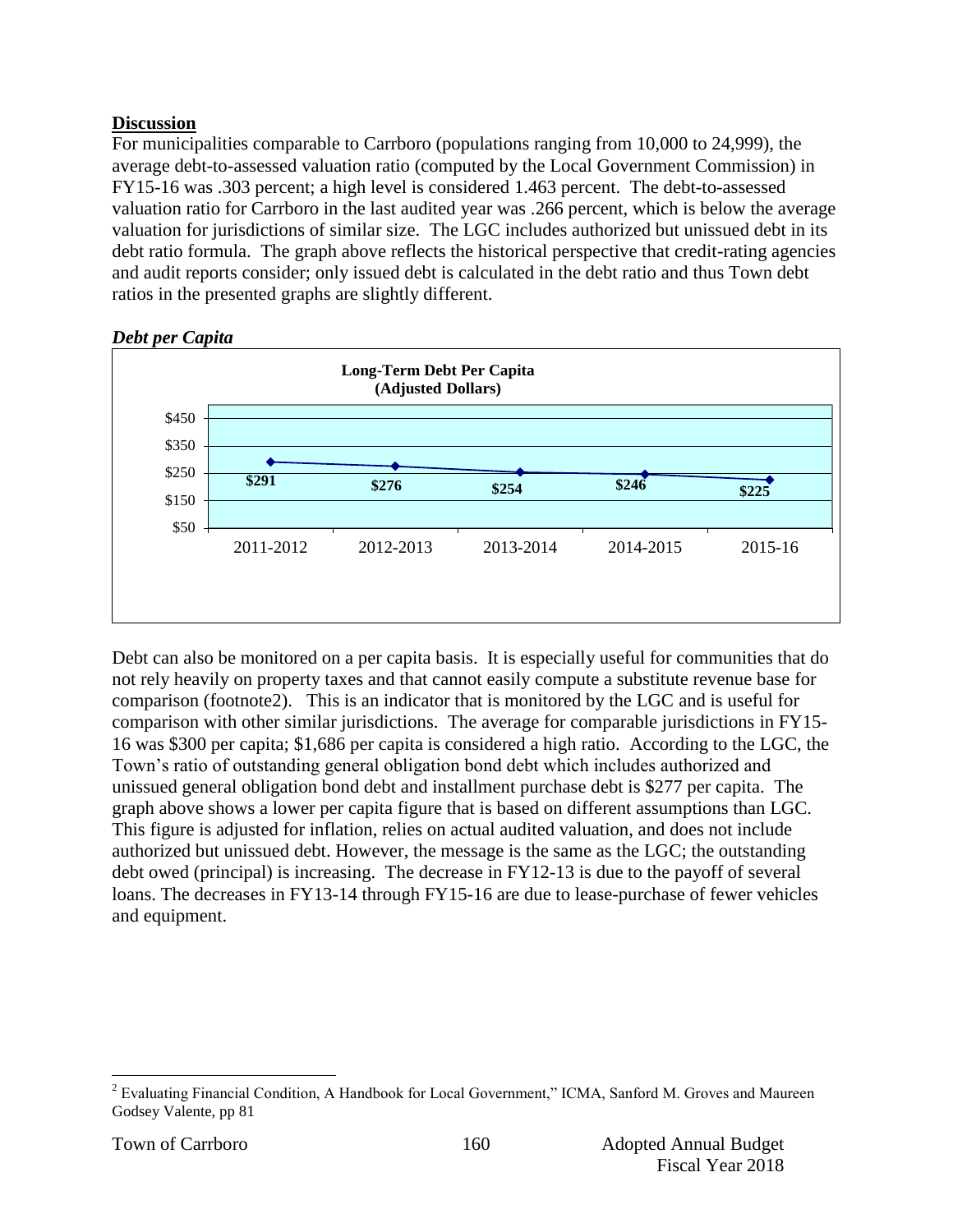# **Debt Service**



|                      | 2011-2012    | 2012-2013    | 2013-2014    | 2014-2015    | 2015-2016    |
|----------------------|--------------|--------------|--------------|--------------|--------------|
| <b>Debt Service</b>  | \$1,360,087  | \$1,183,033  | \$1,292,484  | \$1,148,954  | \$1,164,298  |
| <b>Net Operating</b> |              |              |              |              |              |
| Revenue              | \$18,714,317 | \$18,975,247 | \$20,410,534 | \$20,801,526 | \$20,705,996 |

**Warning Trend: Increasing debt service as a percentage of operating revenue. Formula: Debt Service/Operating Revenue**

#### **Description**

Debt service is defined here as the amount of principal and interest that a local government must pay each year on its long-term debt plus the interest it must pay on short-term debt. Increasing debt service reduces expenditure flexibility by adding to the government's obligations. According to the ICMA, debt service under 10 percent of net operating revenue is considered acceptable while anything approaching 20 percent is considered excessive. Debt service can be a major part of a government's fixed costs, and increases may indicate excessive debt and fiscal strain.

#### *Discussion*

The graph shows that debt expenditures are approximately 5.6 percent of net operating revenues in FY15-16. This ratio, while different in focus than the Town's debt policy which monitors debt service as a percentage of expenditures, tells a similar story of relatively stable debt service that is below the stated ceiling of 12%. In January 2013 the Town issued \$4.6 million of general obligation bonds which required principal and interest payment beginning in FY 2013-14.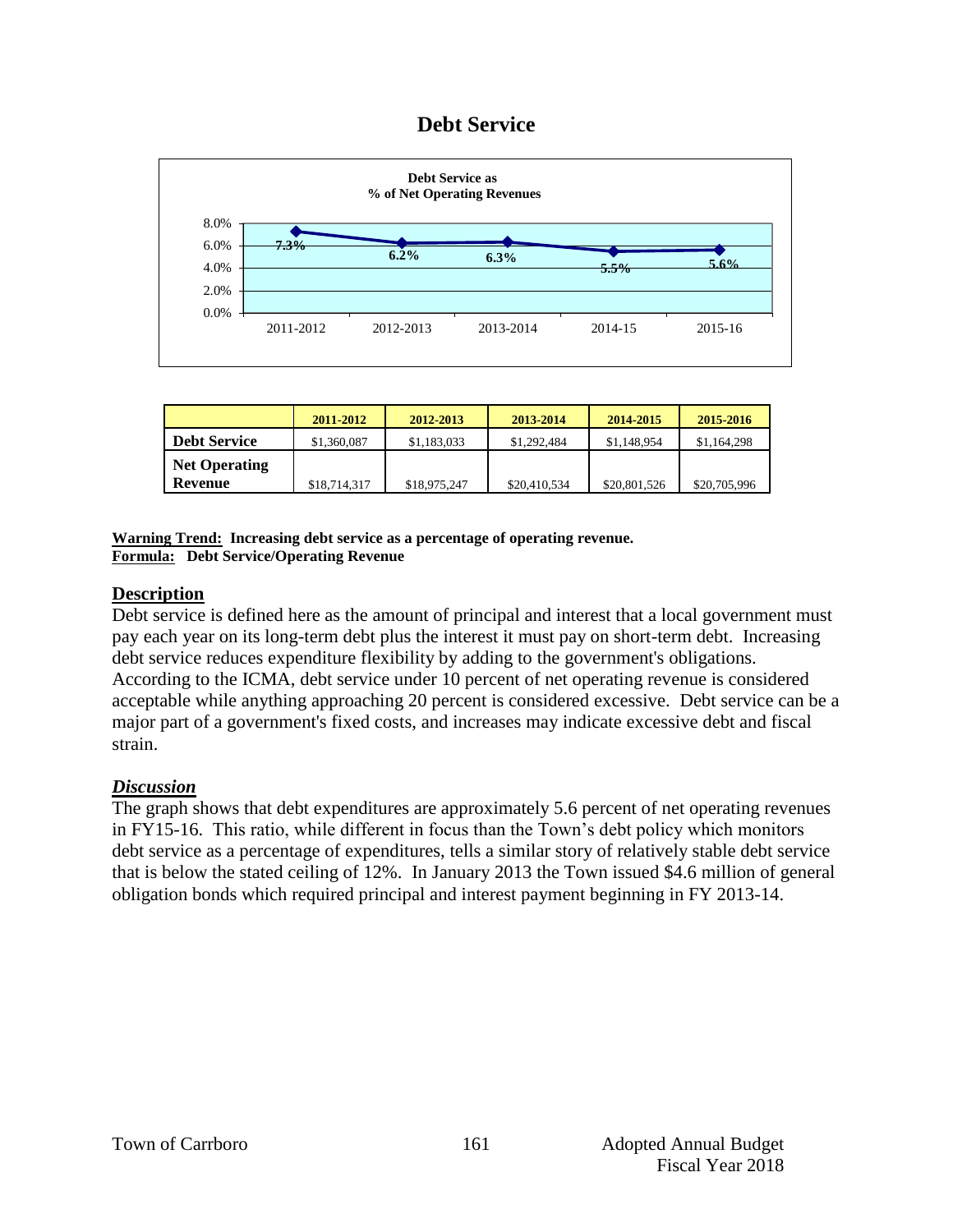# **Overlapping Debt**



|                           | 2011-2012    | 2012-2013    | 2013-2014    | 2014-2015    | 2015-2016    |
|---------------------------|--------------|--------------|--------------|--------------|--------------|
| <b>Carrboro Debt</b>      | \$5,405,219  | \$4,600,000  | \$4,350,000  | \$4,100,000  | \$3,850,000  |
| <b>Orange County Debt</b> | \$95,520,000 | \$86,205,000 | \$26,132,240 | \$29,040,646 | \$29,340,697 |

**Warning Trend: Increasing overlapping debt as a percentage of total assessed property valuation. Formula: Carrboro Long-Term Debt Plus Orange County Long-Term Debt/Carrboro Assessed Property Valuation**

#### **Description**

Overlapping debt is the net direct bonded debt of another jurisdiction that is issued against a tax base within part or all of the boundaries of the community. The level of overlapping debt is only that debt which is applicable to the property shared by the two jurisdictions. The overlapping debt indicator measures the ability of the community's tax base to repay the debt obligations issued by all of its governmental and quasi-governmental jurisdictions.

#### *Discussion*

The overlapping debt ratio does not present any warning signs. From FY11-12 to FY13-14, the overlapping debt rate for Orange County has decreased. Beginning in FY14-15 and continuing through FY15-16, the overlapping debt rate for Orange County has been increasing.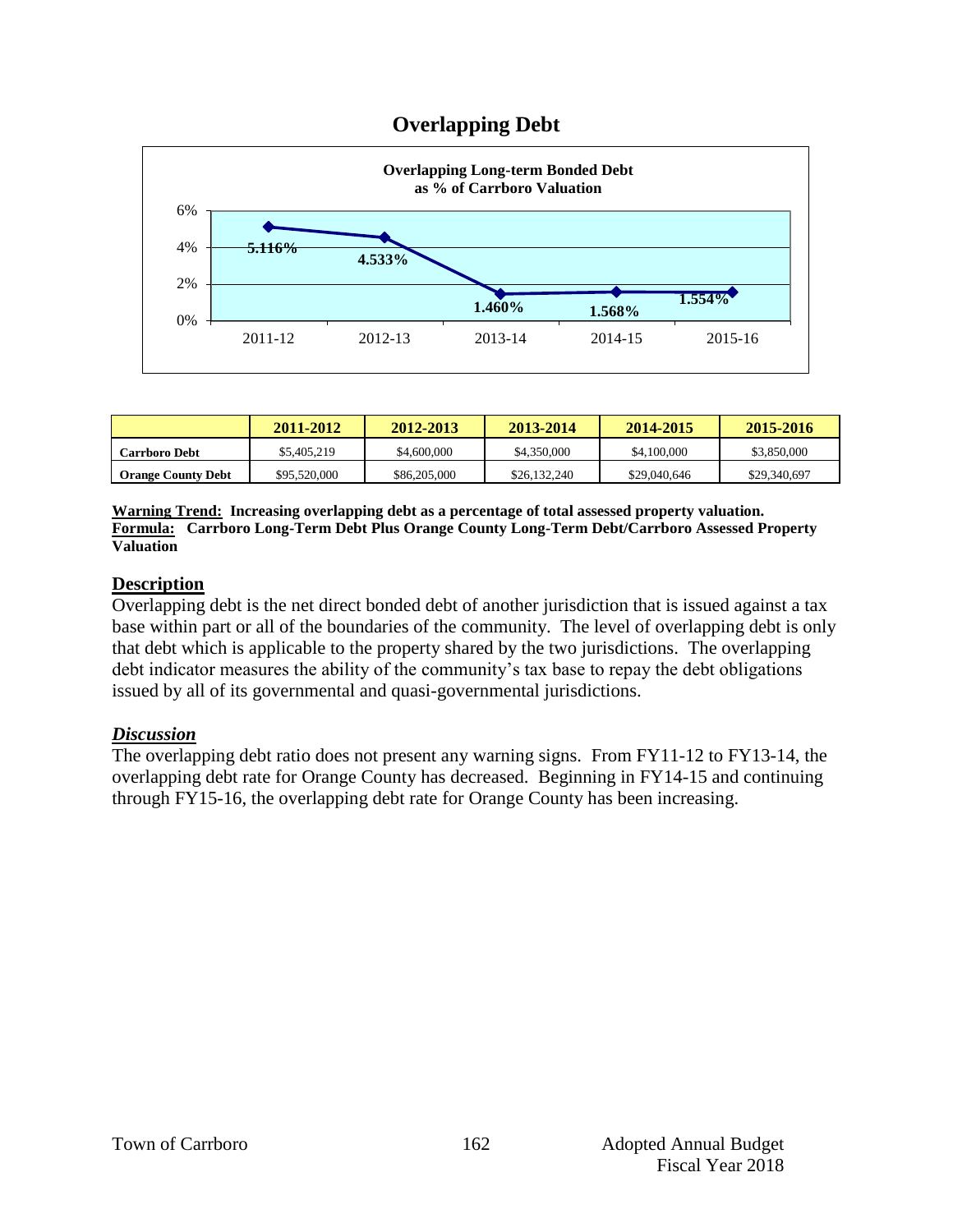# **Current Town Financial Condition**

The Town's current financial condition is very strong. The Town has consistently maintained a fund balance exceeding 35% of total expenditures. At June 30, 2016 the Town's unassigned fund balance was 55% of total expenditures. For the last eight years including the FY 2017-18 recommended budget, the Town has been able to maintain service levels without a property tax increase.

# **Future Trends**

The Town makes projections about future costs based on the most recent adopted budget and the Capital Improvements Plan (CIP). This is a tool for reflecting trends rather than actual revenues, expenditures, and tax rates. The five-year plan is designed to show the tax rate impact of town services over the long-term if growth continues at the current rates assumed in the model. The projections contained in the plan are best estimates based upon current information and the assumptions outlined within this section. The model is built with a fund balance objective of maintaining undesignated fund balance levels at a minimum of twenty-two and one-half percent (22.5%) of budgeted expenditures. The Town Manager's goal is to keep tax rates at the lowest possible level while continuing to provide a high quality level of services. The assumptions built into this model are very conservative, projecting slow growth in the revenue base while continuing to fund expenditures at historical levels or higher, creating a budgetary gap that in the model, is filled by anticipated revenue increases.

#### *Revenues*

The five-year projected tax rates in past years have been significant but have not generally materialized at projected levels. This has been due primarily to lower overall spending, lower debt services costs associated with various capital projects and vehicle financing due to lower interest rates, and changes in timing of capital projects (such as the fire substation, land acquisition, and parking lot purchases). In January 2013, the Town issued \$4.6 million of general obligation bonds for the construction of sidewalks and greenways.

In addition to property and sales tax revenues, the Town includes projections for certain intergovernmental revenues collected by the state that are distributed to local governments based upon a formula. These intergovernmental revenues include sales tax on electricity, natural piped gas, telecommunications sales tax, and beer and wine sales. The Town occasional receives grant funding for specific projects or programs. In FY 2016-17 the Town received grant awards totaling \$928,096 from FEMA and NC Hazard Mitigation Program to address storm water management and flooding in the Town.

Fund balance is used to balance the budget and to minimize tax increases. Budgets are balanced with the goal of maintaining the undesignated fund balance within the range of 22.5% to 35% of total expenditures. Undesignated fund balance on June 30, 2016 was 53.4% of total expenditures. This reflects a healthy fund balance level above the established policy that may provide options to offset some of the capital costs in future years.

Below is a summary of projected property tax rates and general fund revenues through current fiscal year ending June 30, 2017.

|  |  | Town of Carrboro |
|--|--|------------------|
|--|--|------------------|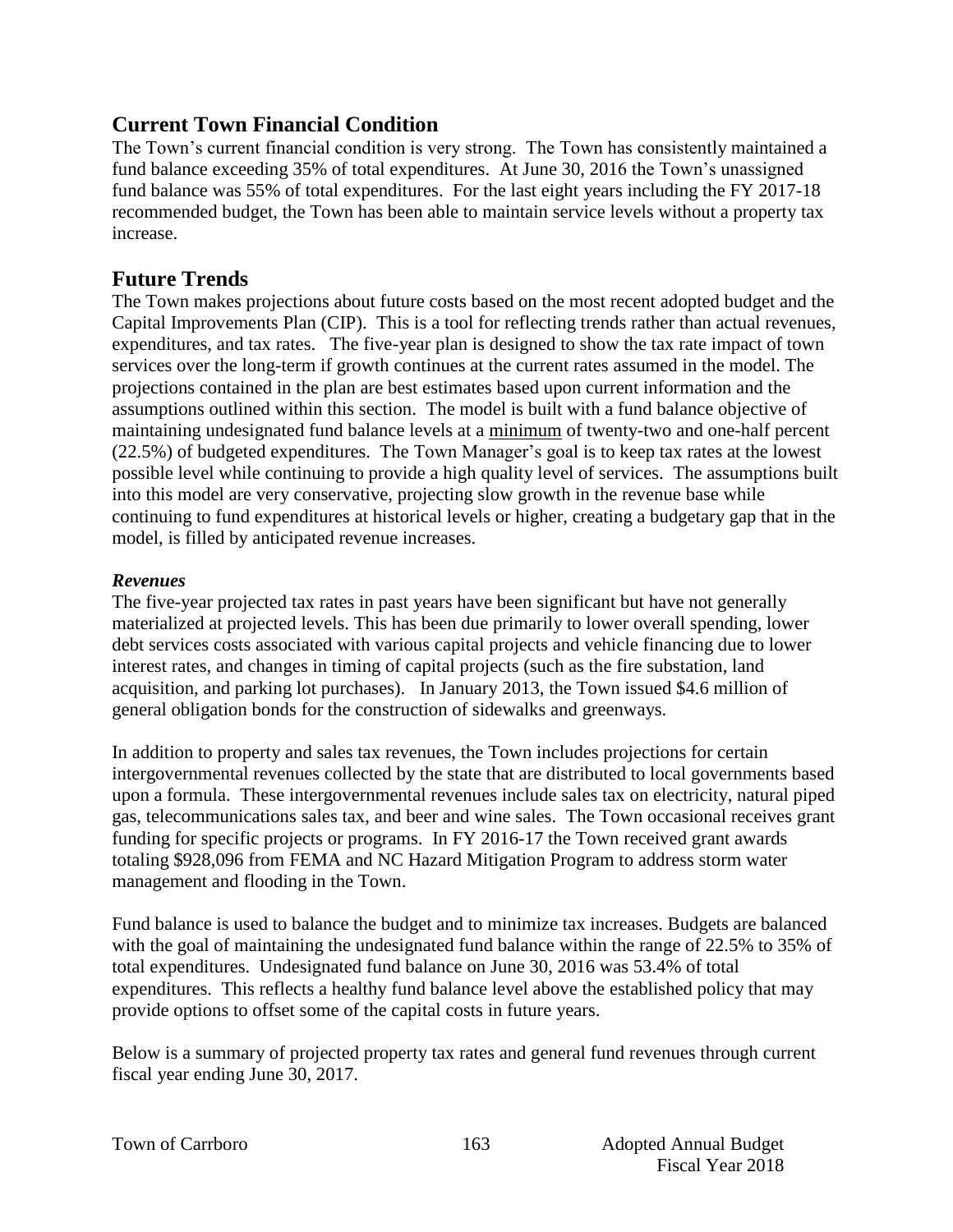| <b>PROPERTY TAX REVENUES</b>               |                                 |                                 |                      |                      |                      |                        |  |  |
|--------------------------------------------|---------------------------------|---------------------------------|----------------------|----------------------|----------------------|------------------------|--|--|
|                                            | 2016-17                         | 2017-18                         | 2018-19              | 2019-20              | 2020-21              | 2021-22                |  |  |
|                                            | <b>Adopted</b><br><b>Budget</b> | <b>Adopted</b><br><b>Budget</b> | Projected            |                      |                      |                        |  |  |
| <b>PROPERTY</b><br><b>VALUATION</b>        | 2,153,392,411                   | 2,260,808,687                   | 2,306,024,861        | 2,352,145,358        | 2,399,188,265        | 2,447,172,030          |  |  |
| TAX COLLECTION<br><b>RATE</b>              | 99.00%                          | 99.00%                          | 98.00%               | 98.00%               | 98.00%               | 98.00%                 |  |  |
| <b>COLLECTIBLE TAX</b><br><b>BASE</b>      | 2,131,858,487                   | 2,238,200,600                   | 2,259,904,364        | 2,305,102,451        | 2,351,204,500        | 2,398,228,590          |  |  |
| TAX BASE PER \$100<br><b>LEVY</b>          | 21,318,585                      | 22,382,006                      | 22,599,044           | 23,051,025           | 23,512,045           | 23,982,286             |  |  |
| <b>AD VALOREM</b><br><b>REVENUE</b>        | 12,565,174                      | 13,191,954                      | 13,319,876           | 13,586,274           | 13,857,999           | 14, 135, 159           |  |  |
| <b>TAX LEVEY PER</b><br><b>PENNY</b>       | 213,483                         | 224,453                         | 225,990              | 230,510              | 235,120              | 239,823                |  |  |
| <b>TAX RATE</b>                            | 0.5894                          | 0.5894                          | 0.5894               | 0.5894               | 0.5894               | 0.5894                 |  |  |
| <b>CURRENT LEVY - AD</b>                   |                                 |                                 |                      |                      |                      |                        |  |  |
| <b>VALOREM</b><br>PRIOR YEAR               | 12,033,476<br>335,647           | 12,635,150<br>70,252            | 13,319,876<br>72,360 | 13,586,274<br>74,530 | 13,857,999<br>76,766 | 14, 135, 159<br>79,069 |  |  |
| PENALTY/INTEREST                           | 24,240                          | 24,240                          | 24,967               | 25,716               | 26,488               | 27,282                 |  |  |
| <b>TOTAL AD VALOREM</b><br><b>REVENUES</b> | \$12,393,363                    | \$12,729,642                    | \$13,417,203         | \$13,686,520         | \$13,961,253         | \$14,241,511           |  |  |

Property tax valuation assumes growth of 2% per year.

| <b>GENERAL FUND REVENUES</b> |              |              |                |                |                |              |  |
|------------------------------|--------------|--------------|----------------|----------------|----------------|--------------|--|
| <b>AD VALOREM</b>            |              |              |                |                |                |              |  |
| <b>TAXES</b>                 | 12,393,363   | 12,729,642   | 12,984,235     | 13,243,920     | 13,508,798     | 13,778,974   |  |
| <b>LOCAL SALES TAX</b>       | 3,978,713    | 4,018,500    | 4,098,870      | 4,180,847      | 4,264,464      | 4,349,754    |  |
| <b>OTHER</b>                 |              |              |                |                |                |              |  |
| <b>TAXES/LICENSES</b>        | 1,417,527    | 1,846,809    | 1,883,745      | 1,921,420      | 1,959,848      | 1,999,045    |  |
| <b>UNRESTRICTED</b>          |              |              |                |                |                |              |  |
| <b>INTERGOVERNMEN</b>        |              |              |                |                |                |              |  |
| <b>TAL</b>                   | 1,254,520    | 1,219,773    | 1,231,971      | 1,244,290      | 1,256,733      | 1,269,301    |  |
| <b>RESTRICTED</b>            |              |              |                |                |                |              |  |
| <b>INTERGOVERNMEN</b>        |              |              |                |                |                |              |  |
| <b>TAL</b>                   | 641,816      | 634,244      | 640,586        | 646,992        | 653,462        | 659,997      |  |
| <b>FEES AND PERMITS</b>      | 1,245,095    | 1,178,867    | 1,202,444      | 1,226,493      | 1,251,023      | 1,276,044    |  |
| <b>SALES AND</b>             |              |              |                |                |                |              |  |
| <b>SERVICES</b>              | 259,596      | 170,870      | 174,287        | 177,773        | 181,329        | 184,955      |  |
| <b>INTEREST</b>              |              |              |                |                |                |              |  |
| <b>EARNINGS</b>              | 1,110        | 27,089       | 27,360         | 27,633         | 27,910         | 28,189       |  |
| <b>OTHER REVENUES</b>        | 153,752      | 143,615      | 146,487        | 149,417        | 152,405        | 155,453      |  |
| <b>LEASE PURCHASE</b>        |              |              |                |                |                |              |  |
| <b>PROCEEDS</b>              | 411,306      | 301,872      | 750,000        | 750,000        | 750,000        | 750,000      |  |
| <b>OTHER TRANSFERS</b>       | $\mathbf{0}$ | $\theta$     | $\overline{0}$ | $\overline{0}$ | $\overline{0}$ | $\mathbf{0}$ |  |
| <b>FUND BAL APPROP</b>       | 275,559      | 598,404      | 1,611,347      | 1,693,024      | 1,902,081      | 2,379,111    |  |
| <b>GENERAL FUND</b>          |              |              |                |                |                |              |  |
| <b>TOTAL REVENUES</b>        | \$22,032,357 | \$22,869,685 | \$24,751,333   | \$25,261,811   | \$25,908,055   | \$26,830,823 |  |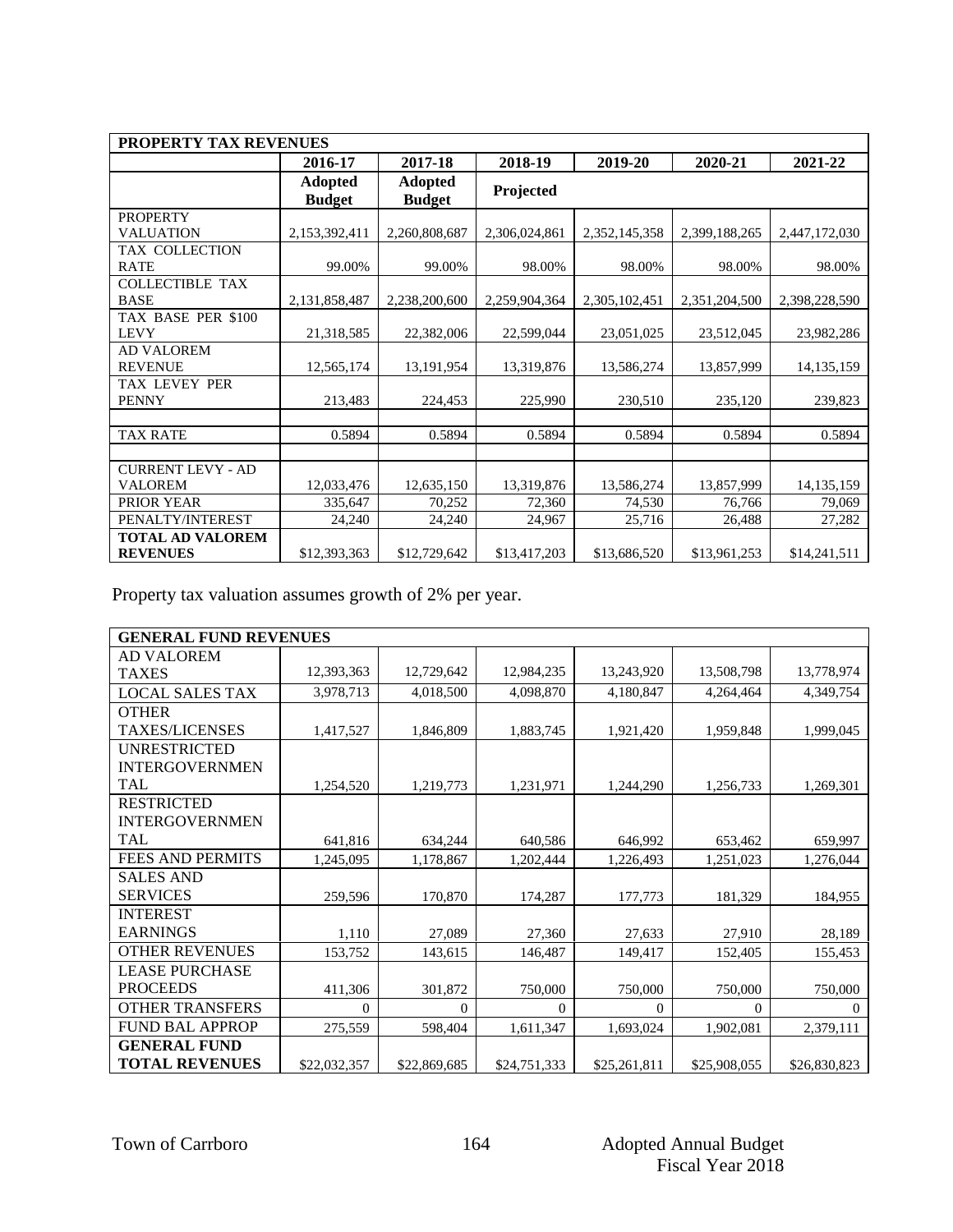Assumptions used in revenue projections are as follows:

| Ad Valorem Tax Base                    | 2% per year thereafter                  |
|----------------------------------------|-----------------------------------------|
| <b>Local Sales Tax</b>                 | 2% per year                             |
| <b>Other Taxes and Licenses</b>        | 2% per year                             |
| Unrestricted Intergovernmental         | 1% per year                             |
| Restricted Intergovernmental           | 1% per year                             |
| Fees and Permits                       | 2% per year                             |
| Sales and Services                     | 2% per year                             |
| <b>Interest Earnings/Other Revenue</b> | 1% per year                             |
| <b>Lease Purchase Proceeds</b>         | Assumes level amount each year          |
| <b>Fund Balance Appropriation</b>      | All other Fund Balance appropriated per |
|                                        | financial policy.                       |

#### *General Fund Operating Expenditures*

Personnel costs represent over half of the budget, which underscores the nature of government as a service industry and the primary asset is the people who work for it. Consequently, the fiveyear plan is impacted by assumptions regarding employee salaries and related expenses. For FY 2017-18 the Town has 160.5 full-time equivalent positions with no additional positions projected in future years. The assumptions within the plan assume an average 2% increase in salaries and a 10% increase in fringe benefits.

The five-year plan generally shows operating expenditures at rates that mirror historical trends and commitments of the Town for specific policy or capital initiatives.

|                                         | 2016-17                         | 2017-18                  | 2018-19      | 2019-20      | 2020-21      | 2021-22      |
|-----------------------------------------|---------------------------------|--------------------------|--------------|--------------|--------------|--------------|
| <b>GENERAL FUND</b><br><b>OPERATING</b> | <b>Adopted</b><br><b>Budget</b> | Adopted<br><b>Budget</b> | Projected    |              |              |              |
| SALARY/WAGES                            | \$8,462,424                     | \$8,979,715              | \$9,159,309  | \$9,342,495  | \$9,529,345  | \$9,719,932  |
| <b>FRINGE BENEFITS</b>                  | 3,456,483                       | 3,614,555                | 3,976,011    | 4,373,612    | 4,810,973    | 5,292,070    |
| <b>TOTAL PERSONNEL</b>                  | \$11,918,907                    | \$12,594,270             | \$13,135,319 | \$13,716,107 | \$14,340,318 | \$15,012,002 |
| <b>OPERATING COSTS</b>                  |                                 |                          |              |              |              |              |
| <b>GEN OPERATING</b>                    |                                 |                          |              |              |              |              |
| <b>COSTS</b>                            | \$4,379,389                     | \$4,305,289              | \$4,434,448  | \$4,567,481  | \$4,704,506  | \$4,845,641  |
| <b>AFFORDABLE</b>                       |                                 |                          |              |              |              |              |
| <b>HOUSING</b>                          | 764,960                         | 585,562                  | 591,418      | 597,332      | 603,305      | 609,338      |
| <b>GOVERNANCE</b>                       |                                 |                          |              |              |              |              |
| <b>SUPPORT</b>                          | 400,815                         | 442,189                  | 451,033      | 460,053      | 469,255      | 478,640      |
| <b>LANDFILL FEES</b>                    | 310,900                         | 311,000                  | 320,330      | 329,940      | 339,838      | 350,033      |
| <b>TRANSPORTATION</b>                   |                                 |                          |              |              |              |              |
| <b>COSTS</b>                            | 1,720,288                       | 1,834,856                | 1,926,599    | 2,022,929    | 2,124,075    | 2,230,279    |
| <b>HUMAN SERVICES</b>                   | 250,000                         | 300,000                  | 315,000      | 330,750      | 347,288      | 364,652      |
| <b>TRANSFERS TO</b>                     |                                 |                          |              |              |              |              |
| OTHER FUNDS, MISC.                      | 250,000                         | 300,000                  | 300,000      | 300,000      | 300,000      | 300,000      |
| <b>TOTAL OPERATING</b>                  |                                 |                          |              |              |              |              |
| <b>COSTS</b>                            | \$8,076,352                     | \$8,078,896              | \$8,338,827  | \$8,608,485  | \$8,888,266  | \$9,178,583  |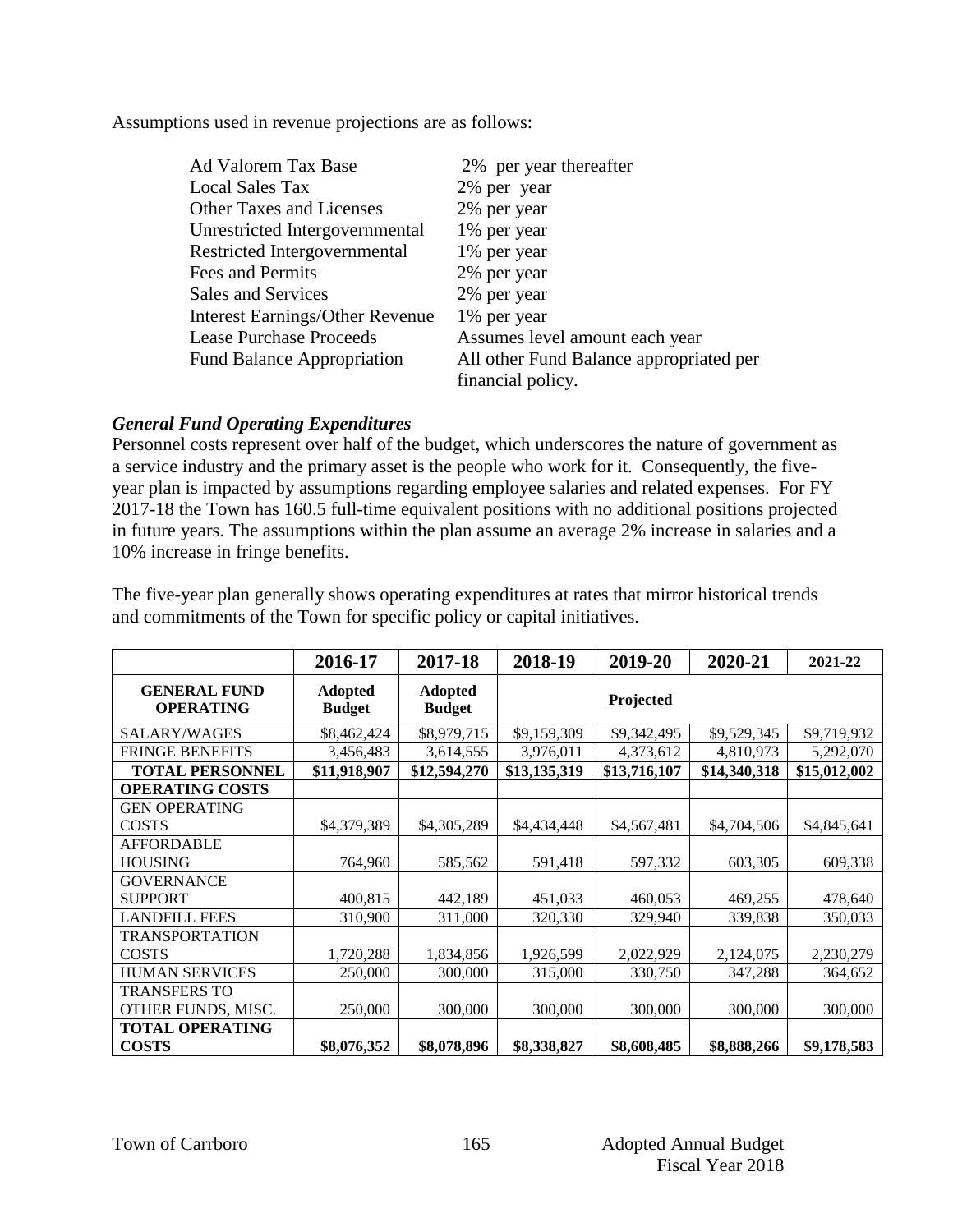The expenditure assumptions are:

| Salary and Wages                  | 2% per year and maintain current 158 FTEs                      |
|-----------------------------------|----------------------------------------------------------------|
| <b>Fringe Benefits</b>            | 10% increase per year                                          |
| <b>General Operating</b><br>Costs | $3\%$ per year beginning FY 12-13                              |
| <b>Affordable Housing</b>         | 3% per year                                                    |
| Governance Support                | 3% per year plus Greene Tract payment of \$29,524              |
| Landfill Fees                     | 5% per year                                                    |
| <b>Transportation Costs</b>       | 5% per year following recommended budget                       |
| <b>Human Services</b>             | 5% per year                                                    |
| <b>Transfers To Other</b>         | Assume level funding of transfer to Capital Reserve for street |
| Funds                             | re-surfacing                                                   |

#### *Capital Investments*

The Board adopts a Capital Improvements Plan (CIP) annually and the five-year plan assumptions consider the capital needs identified in the CIP. The proposed CIP for FY 2017-18 included almost \$42.1 million of needed improvements to Town buildings identified in the space and facilities study commissioned by the Town in FY 2016-17. The Town has determined that it can only afford \$10 million for building improvements and the proposed CIP for FY 2017-18 through FY 2021-2022 is being revised for submission to the Board of Aldermen for adoption.

The Board regularly allocates funding for street resurfacing and other construction projects. The amount needed to cover street resurfacing costs is anticipated to increase the next five years. The purchase of vehicles and equipment to maintain day-to-day services is expected to increase due to delayed replacements in prior years.

Past CIPs anticipated increased pressure on the tax rate when the Town issued the \$4.6 million general obligation bonds approved by the voters for construction of sidewalks and greenways. However, after evaluating its debt portfolio the Town elected to pay off some old debt before maturity that had interest rates higher than the current market. This allowed the Town to maintain a level rate of debt service. Other than vehicle and equipment installment financing, the Town does not plan to issue any major debt for the next three to five years.

In monitoring the Town's financial position via fund balance ratios, it is clear that there are limited resources which will require prioritization of capital improvement and operating plans to meet the Town's most pressing needs.

Below is a summary of the Town's current debt service payments and outstanding debt projected through FY 2021-22. To undertake a \$10 million building improvements project would require the Town will need to evaluate financing options.